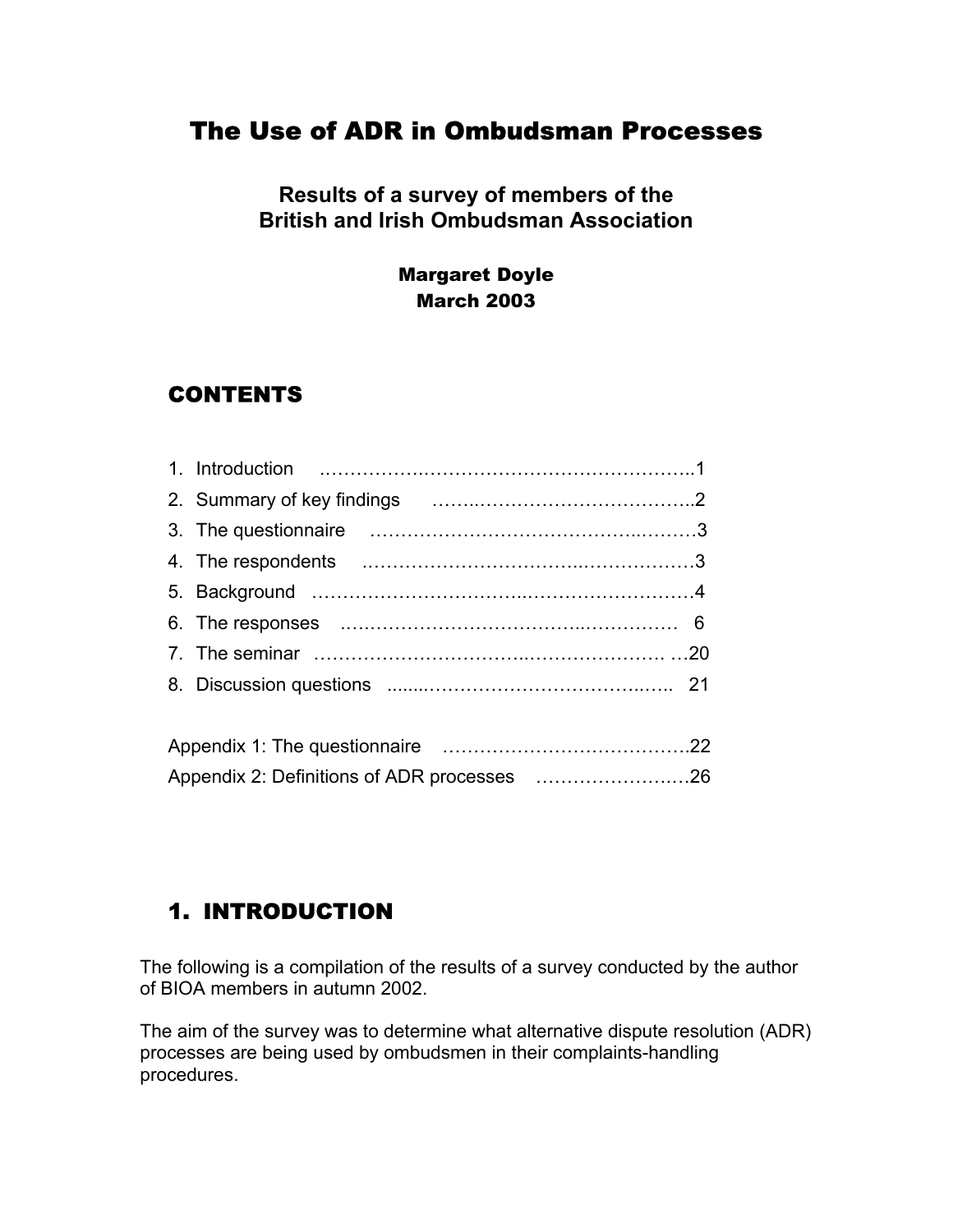The aims of the paper are:

- to describe the survey results; and
- to elicit responses to discussion questions.

Responses to the discussion questions in section 8 are welcome from BIOA members and other interested individuals and organisations. The author will assume that responses can be made publicly available unless the respondent indicates otherwise. Please send responses to the author either by email at margaret@domar.co.uk <mailto:margaret@domar.co.uk> or by post to 113 Dawes Road, London SW6 7DU by **12 September 2003**.

This paper will be posted on the BIOA website during the response period.

## 2. SUMMARY OF KEY FINDINGS

Among the key findings of the survey are:

- A majority of responding services (12 out of 17) use an ADR process.
- In some ombudsman services 100% of complaints are resolved through the use of an ADR process.
- Definitions of ADR processes are needed respondents use the terms in different ways.
- There is a wide range of ADR use across the board in other words a spread of ADR processes was identified, except for arbitration, which is used by only one ombudsman service.
- Prevention is identified by two services and appears to be an 'unsung tool' in the ombudsman armoury.
- Nearly every ombudsman service offers and is placing increased emphasis on - some form of informal resolution.

This last finding is important for several reasons: an increasing number of complaints are now being resolved through some form of informal resolution; this process remains undefined and for the most part unexplained to service users; complainants' perceptions of fairness are affected as much by the process as by the outcome achieved, so it is important there is clarity about the process being used.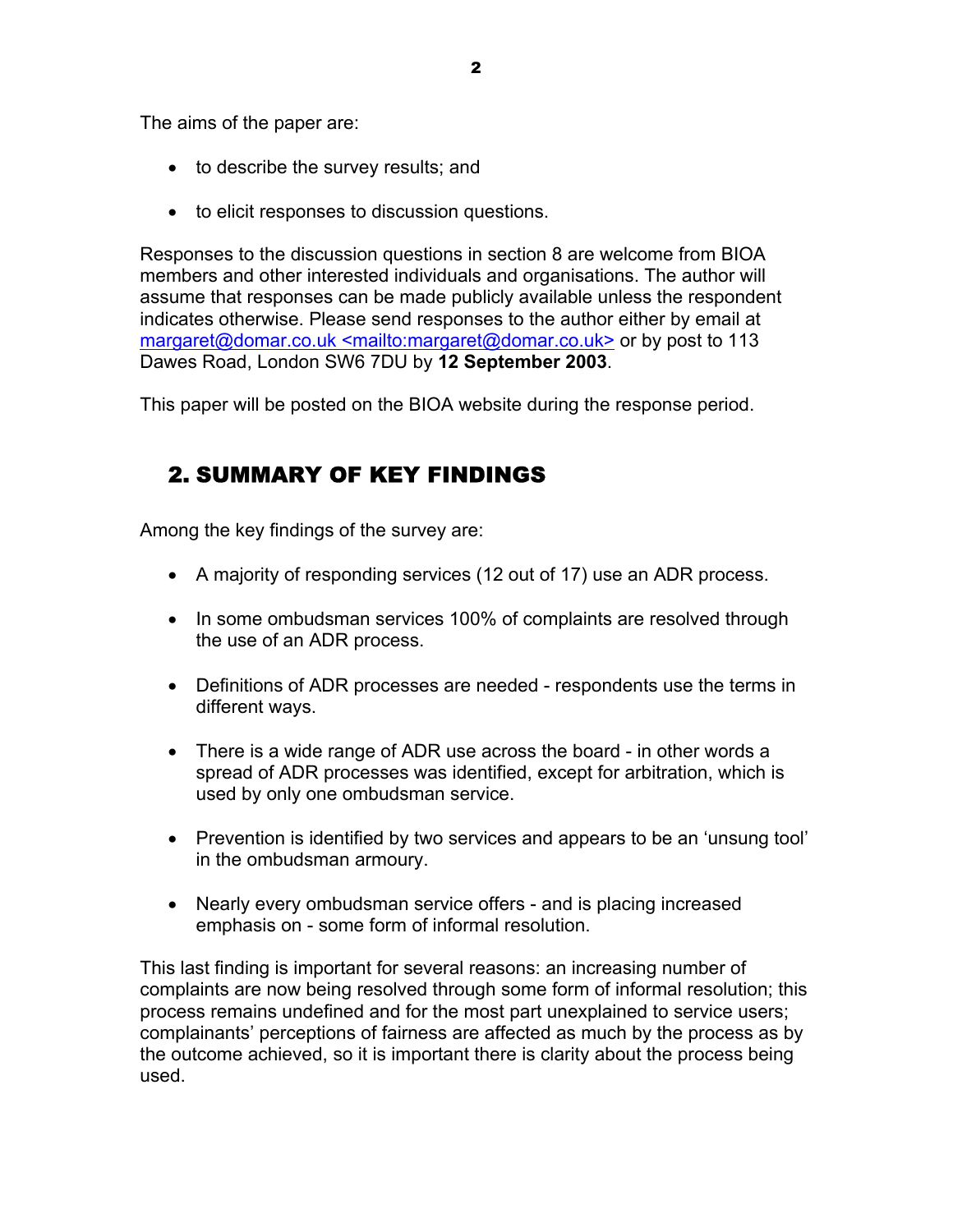# 3. THE QUESTIONNAIRE

The questionnaire was distributed by the author, with the help of BIOA's Secretary, in September 2002 to all BIOA members via the email distribution list for the BIOA Managers' Training Group. The results were briefly presented, in anonymous form, at the BIOA Managers' Group Training Seminar on 8 November 2002.

The questionnaire appears as **Appendix 1** to this paper.

Definitions of ADR processes are provided at the end of this paper in **Appendix 2**. These are the result of consultation with BIOA and the Legal Services Commission, among others, and have appeared in a number of publications written by the author.

*Note:* Definitions of processes were deliberately not included in the questionnaire. Although this means that some explanation is required to clarify the responses, the intention was to avoid influencing the responses - e.g. to avoid preventing a respondent from discussing early resolution because it did not 'match' a defined ADR process.

Also note that the survey sample is small: out of a total of 44 possible responses 17 were received (a response rate of 44%). Nevertheless the responses received provide a great deal of specific information from which useful general conclusions can be drawn.

## 4. THE RESPONDENTS

A questionnaire was sent out by the author to all 39 contacts on the British and Irish Ombudsman Association (BIOA) Managers' Group email mailing list. The BIOA Managers' Group email mailing list has manager-level representatives from all ombudsmen and complaints-handling schemes in membership of BIOA. The questionnaire was sent with a cover note from Gordon Adams, BIOA secretary, with an explanation of the purpose. All schemes were invited to send delegates to the Managers' Group training seminar in November 2002, and it was explained that the questionnaire responses would be presented, in general and anonymously, at that seminar. Responses were invited to be sent directly to the author by email.

Of the 39 questionnaires sent out, 17 responses were received. This represents a 44% response rate.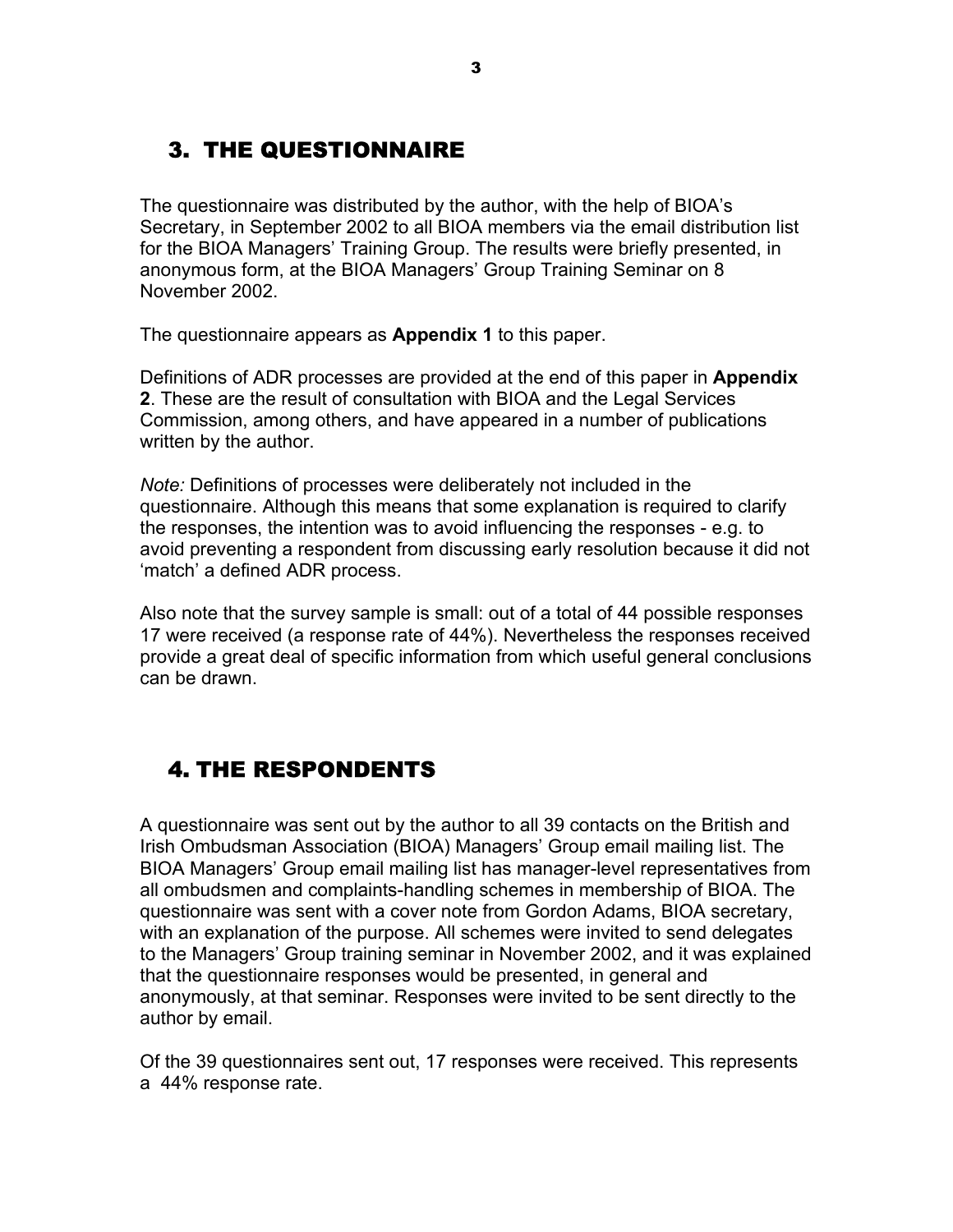The responses are from 17 different complaints-handling bodies.

No distinction has been made between full members of BIOA - i.e. those meeting the BIOA criteria for voting membership - and other complaints-handling bodies that are associate BIOA members.

Respondents were promised that their responses would be treated in confidence, and any reports would remain anonymous, unless they specified that their response could be identified with their ombudsman service. (Responses quoted in this paper are identified by a number which is linked to the service's identity in a key to which only the author has access.)

Because of the small numbers involved, the responses are given as actual numbers rather than percentages.

## 5. BACKGROUND

The issue of ADR use among ombudsmen services is important for several reasons. Some of these reasons are internal to the ombudsman world, and some relate to external influences.

### *An essential new tool*

Among ombudsmen, the number of complaints that are resolved through informal, early resolution is increasing. Most ombudsmen services suffer from some delay and backlog in dealing with cases, and most are experiencing an increase in complaint volumes. It is to be expected that as a result, they would seek ways to move complaints more quickly through their procedures, where appropriate. The effect of greater efficiency pressures cannot be discounted, although it would be short-sighted to view saving time and resources as the only benefit of using informal resolution. Ombudsmen in the UK are increasingly looking to expand their toolkit, their range of methods and techniques for dealing with complaints. As many of the survey responses indicate, for some complainants a quick resolution and an early settlement can be preferable to the 'Rolls Royce' ombudsman investigation. When what is desired is the quick payment of an unpaid benefit, for example, a drawn-out investigation resulting in an explanation of what went wrong is unlikely to serve the complainant's interests.

External influences also play a part in the increased use of ADR. Reforms to the civil justice system, arising from the Access to Justice Act 1999, have endeavoured to place ADR on an equal footing with 'traditional' methods of dispute resolution such as courts and tribunals. In its widest sense ADR includes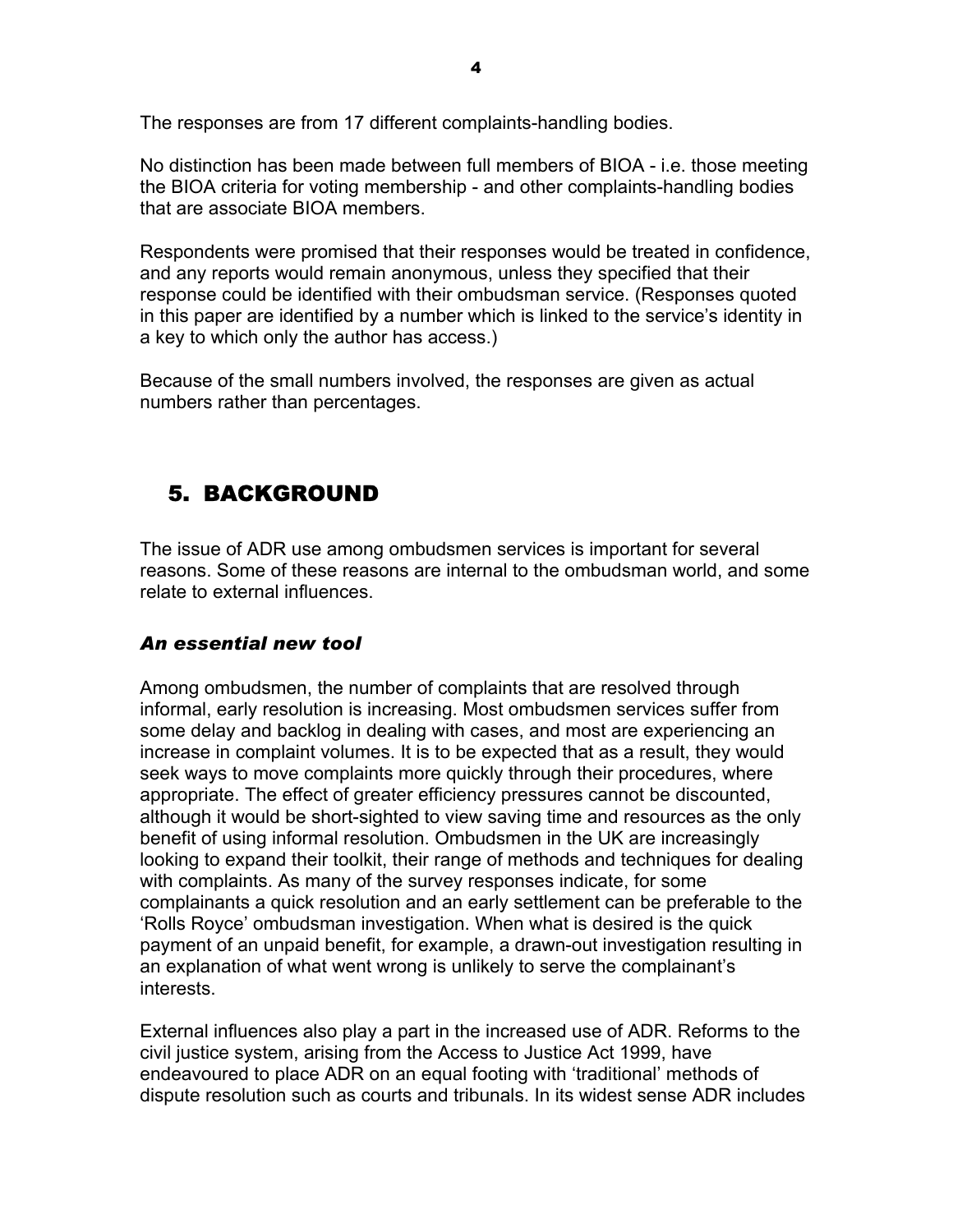complaints procedures, ombudsmen, conciliation, trade association codes of practice, arbitration, and mediation. Ombudsmen are not always identified as ADR, probably because their wider function - in educating the public and influencing good practice among public bodies and within industries, for instance - seems to place them outside the realm of dispute resolvers and legal services. As ADR is increasingly understood to mean 'appropriate' dispute resolution, however, it becomes more important for ombudsmen to be placed within this arena. They are in many cases the most appropriate route to remedy for individual complainants.

In principle, informal or early resolution fits well with the *appropriate* dispute resolution agenda. This is because informal resolution starts with the premise of what the particular complainant wants to achieve, not what a generic or hypothetical complainant is entitled to or might reasonably expect from a judicial ruling.

It is clear that ADR processes - including this previously undefined process known as informal resolution - are essential tools in the ombudsman's toolkit. Their use is an initiative that is to be welcomed, especially if - as appears to be the case - it serves the interests of both ombudsman service and its users, both complainants and complained-about.

### *Reservations about its use*

The use of ADR processes in practice raises some concerns, however, especially in relation to how and when it is used and to whether it is a process that parties enter into voluntarily and in an informed way. What is needed is clarity about the resolution process - as well as reassurances that it does not simply amount to a 'recommendation without investigation' but is a means to achieving consensual agreement, mutually accepted by both parties.

Another concern about informal resolutions is that they are often private - in fact a key component of most ADR is that it is confidential. Because of the unique role that ombudsmen play in influencing good practice, it is right to worry that the wider ramifications of a finding of maladministration will be lost if the settlement is not made public. Agreements made as a result of informal resolution are usually not published as case digests in the way determinations are. One way to address this concern might be to ensure that outcomes of informal resolution can be published in anonymised form. Few ombudsmen have to resort to the 'naming and shaming' that is in their power, so confidentiality of the parties can be preserved.

For the reasons given above, it makes sense to have a closer look at the 'how's and 'when's and 'whether's of ombudsman ADR use and to put forward some good practice advice that, it is hoped, will help ombudsmen make the most of the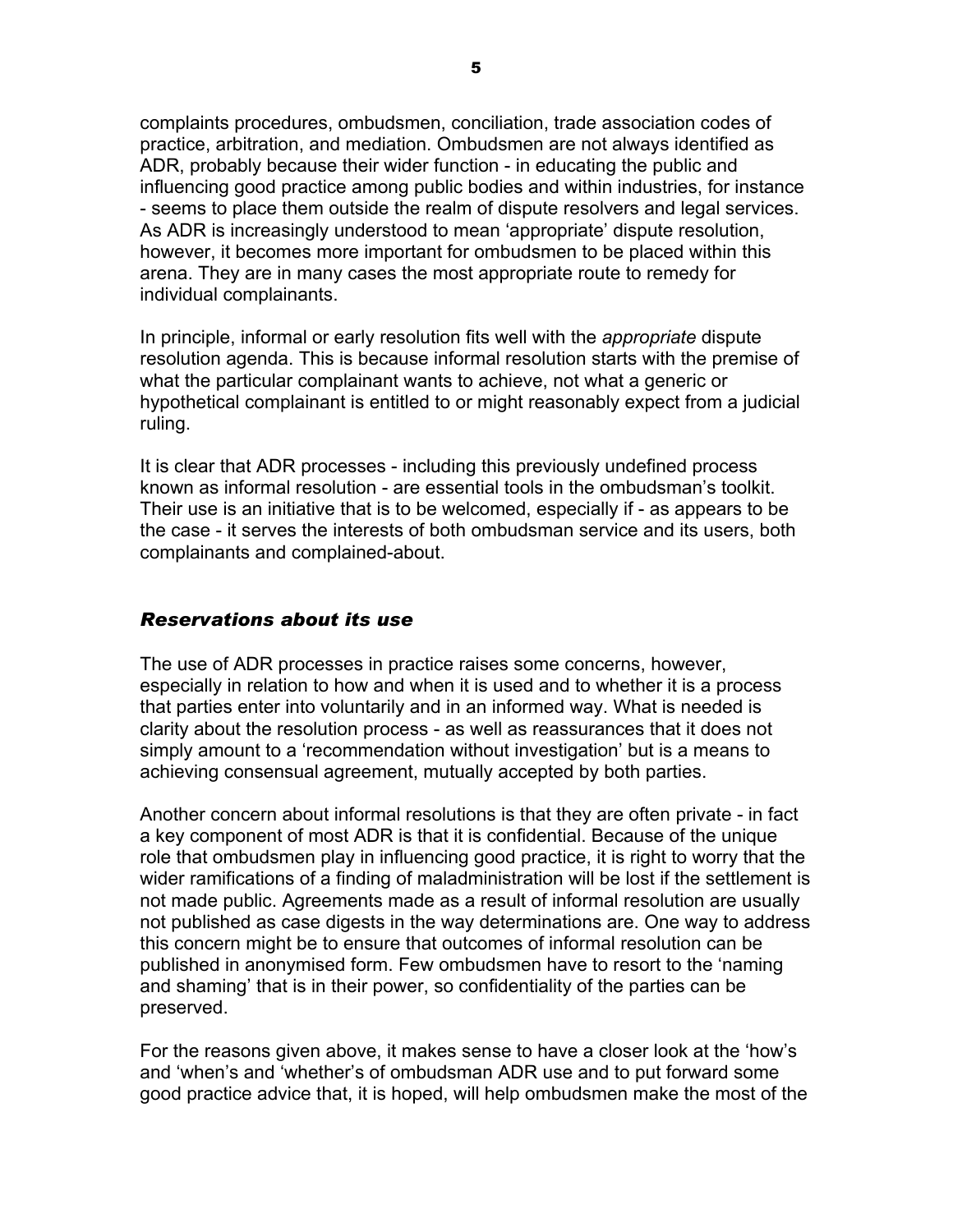opportunities of ADR and at the same time address the concerns that such use raises.

## 6. THE RESPONSES

*Note:* As explained earlier, responses quoted in this paper are identified by a number that appears after the quote and which is linked to the service's identity in a key to which only the author has access.

**Part 1** of the questionnaire asked for contact details of the ombudsman service and the person completing the questionnaire.

Respondents were also asked if they wanted their responses to remain confidential. For those who indicated 'yes', this has been honoured. For those who indicated 'no', the author has generally identified the responding service; individual respondents are not identified.

In **Part 2** of the questionnaire, respondents were asked about their use of and familiarity with ADR processes. They were asked to identify whether their service offers any of the following ADR processes.

Table 1 shows the numbers of positive responses for each process. Many ombudsman services use more than one process, and as a result the numbers do not total 17.

| TABLE 1: Does your service offer any of the<br>following? |                                        |  |  |  |
|-----------------------------------------------------------|----------------------------------------|--|--|--|
| <b>Process</b>                                            | <b>Number of positive</b><br>responses |  |  |  |
| Negotiation                                               | 6                                      |  |  |  |
| Mediation                                                 | 6                                      |  |  |  |
| Conciliation                                              | 4                                      |  |  |  |
| Early neutral evaluation                                  | 4                                      |  |  |  |
| Arbitration                                               |                                        |  |  |  |
| Adjudication                                              | 7                                      |  |  |  |
| Other:                                                    |                                        |  |  |  |
| Prevention                                                | 2                                      |  |  |  |
| Informal resolution/settlement                            | 4                                      |  |  |  |
| No ADR used                                               | 5                                      |  |  |  |
| ADR being considered                                      |                                        |  |  |  |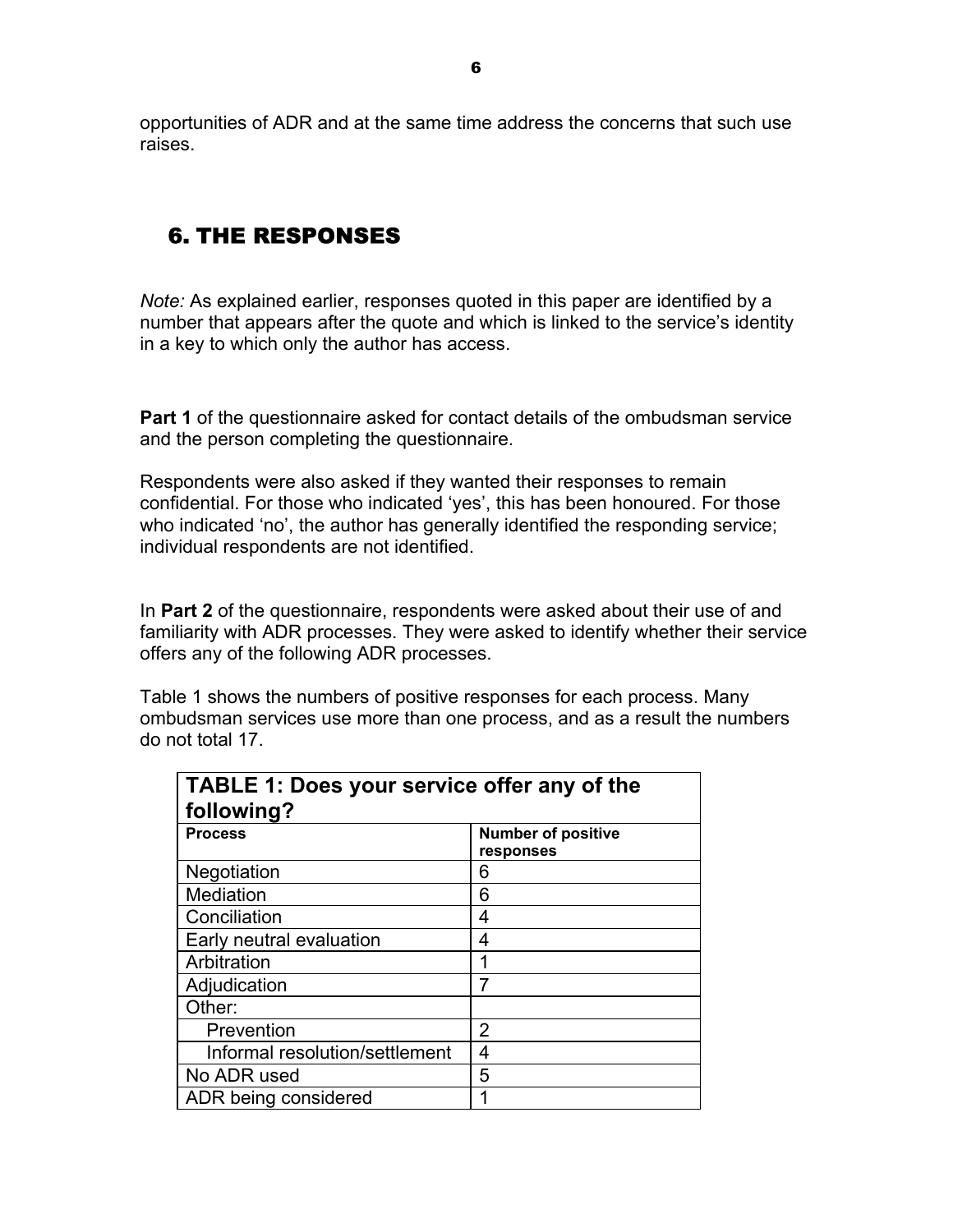As shown above, 5 respondents stated that their service uses no ADR processes. Among the comments made by this group were:

*"We are somewhat restricted in the available process by statutory procedures. ADR does not fit well with the statutory requirements and has not been actively considered for that reason." [14]* 

*"…ADR does not apply to this organisation in any significant way. I am a regulator…and our resolutions are focused on [a disciplinary/enforcement role]…and not on securing a remedy for the complainant." [3]* 

The fact that ADR processes were not defined in the questionnaire led to some interesting differences in response, which must be taken into account when considering the responses overall. Respondents appear to use the terms describing ADR processes in different ways. For example, among respondents who consider ombudsmen to be part of ADR, ombudsmen determinations are referred to as 'adjudications', as in the following response:

*"Our service itself is of course a form of ADR… . We would normally describe ourselves as providing adjudication." [9]* 

Among respondents who do not identify ombudsmen as part of ADR, the term 'adjudication' was not used. As a result, the numbers identified as using adjudication do not reflect the numbers actually carrying out that process but merely the numbers who use that term to describe the process.

Also, the fact that the terms 'mediation' and 'conciliation' were often used interchangeably (mentioned above) suggests some confusion about the processes those terms describe.

### *Informal resolution*

Note that many respondents who identified their services as using mediation or conciliation - and who gave a positive response to this question - may not be using those processes as defined in Appendix 2. More often than not this process is a form of informal resolution - variably called 'informal resolution', 'early settlement', 'local settlement', and 'negotiated settlement'. It involves some elements of many of the ADR processes listed in the questionnaire, but it is different enough in itself to be treated as a separate process. In some cases this process is confused with mediation and conciliation, which are in themselves often used interchangeably for what is essentially the same process. The term 'conciliation' is sometimes used to describe a process in which an impartial third party gives an opinion on some aspect of the case or on a possible outcome,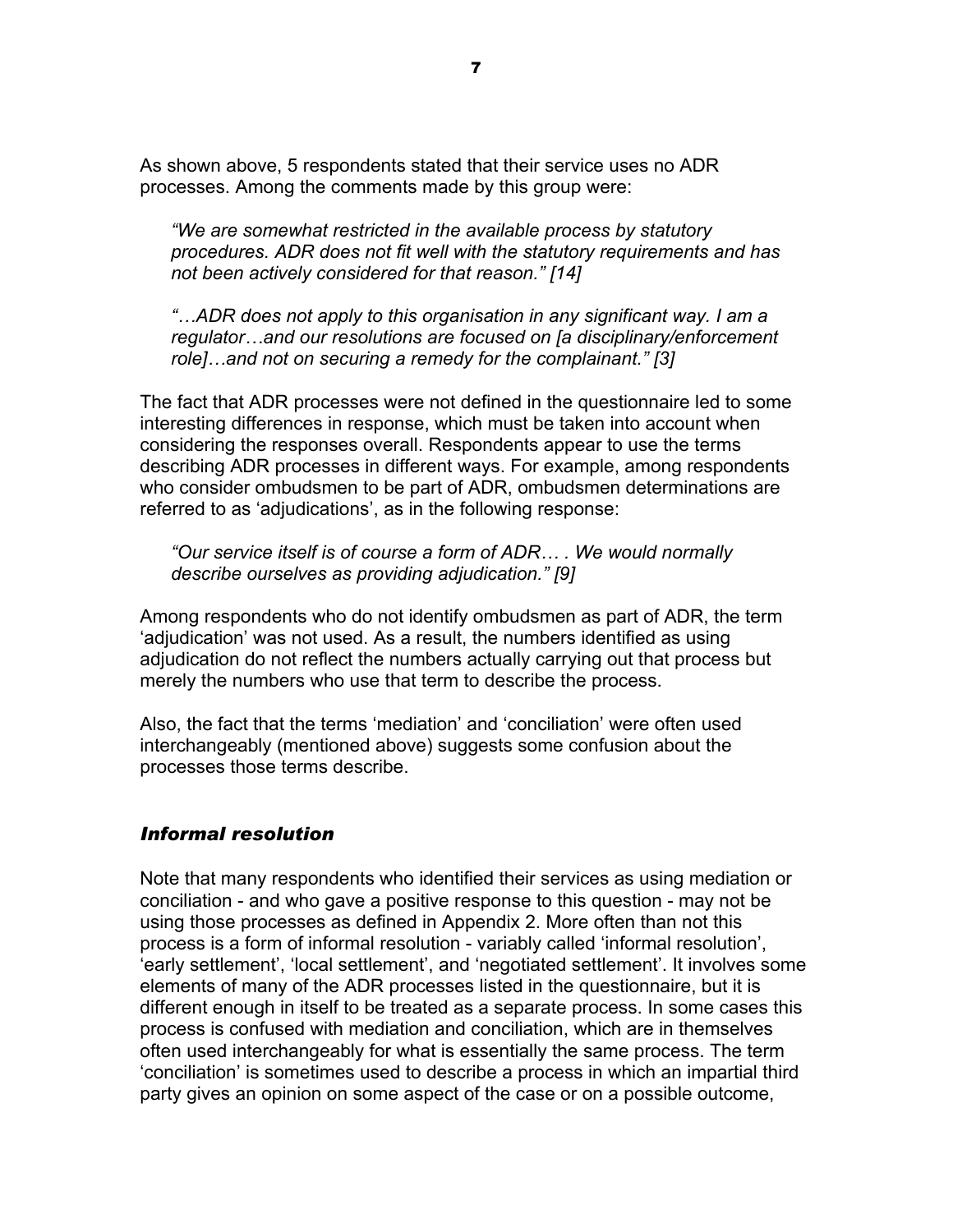whereas mediation usually does not involve this element of involvement by the neutral third party. 'Conciliation' has also been used to describe a process in which the parties are not brought together (as they are in mediation) but a third party works with both separately to determine the issues and then gives a recommendation for settlement.

The primary distinction between these two methods and the informal resolution methods described by many of the respondents is that mediation or conciliation allows the parties to reach their own, mutually agreed settlement. In informal resolution the settlement is usually generated by the ombudsman service. In many cases, it is the ombudsman who determines whether a settlement is appropriate, and what kind of settlement.

The same respondent quoted above, whose service uses an informal resolution process they call local settlement, explains:

*"It is important to understand that these are outcomes where the [organisation] agrees to provide a remedy which the Ombudsman considers is satisfactory. The person complaining may not necessarily take that view, so in that sense it is not always an outcome which is agreed by all the parties." [9]* 

Another respondent had a similar explanation of the process of settlement:

*"Settlement is not an option which the complainant can choose or reject. By law it is a matter for the Ombudsman's discretion." [10]* 

In this service, just as a complainant might have to accept a 'settlement' or nothing in such cases, he or she might also have to accept not getting the settlement if the ombudsman decided to investigate instead:

*"When the Ombudsman judged a matter of principle or a systemic problem was involved he might decide to conduct a full investigation even though the complainant might be content to have settlement." [10]* 

This is different from mediation in several respects:

- The parties do not determine the outcome. The outcome can be recommended/advised by a third party.
- The parties do not determine the process. Their participation might not be voluntary or conscious; the decision to use the process is in the hands of the third party.
- The parties do not determine when a dispute is resolved. If the parties reach a mutually acceptable agreement, but the third party believes an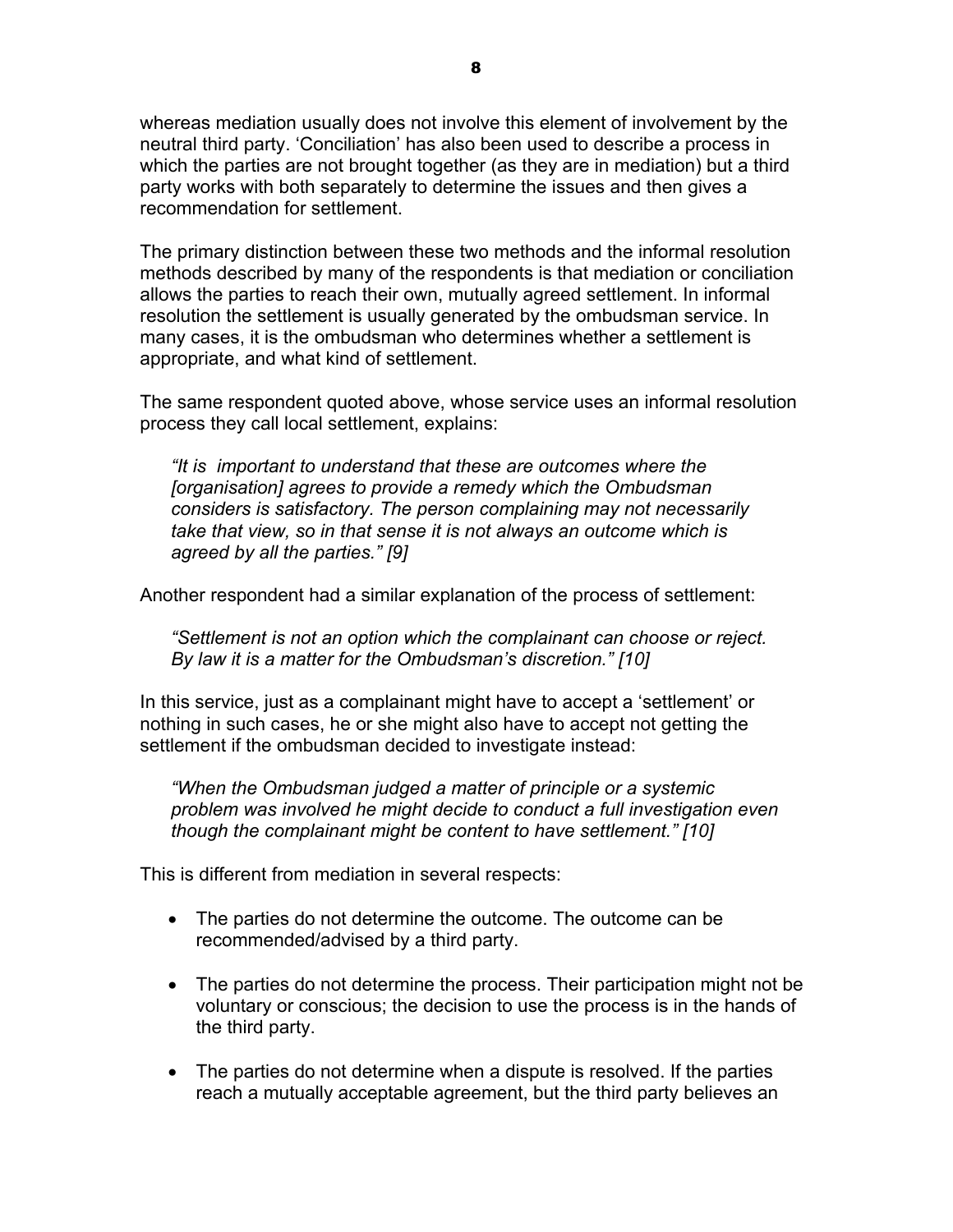investigation is appropriate, the settlement might not be finalised until the third party is satisfied with the outcome.

Although the processes differ in many respects, the skills used by the case handler within an ombudsman service are similar to those used by mediators. In an issue of *The Ombudsman*, Stephen Shaw, the Prisons and Probation Ombudsman, writes of the need for new skills to be acquired by ombudsman staff, including mediating skills. His service has seen a large increase in the number of cases closed by what they call 'local resolution':

*"We have established an expectation that cases will be resolved informally (or restoratively, if you prefer), thus emphasising that these methods are not an alternative to a formal report but that the formal report should be the exception, justified by the circumstances. The test we apply is that the outcome must be 'fit for purpose'. In other words, an informal settlement when that is best, a full report when that is best, and something in between when that is best." [The Ombudsman* 18 (July 2002)]

Unlike with mediation, the choice of process remains with the ombudsman or deputy ombudsman and is not for the complainant to decide. This can have a positive effect, however. One interesting aspect of the Prisons and Probation Ombudsman's approach - which addresses the concern about missing wider ramifications when a resolution is achieved informally - is that the ombudsman can choose to investigate a complaint even if the complainant is satisfied with the settlement that has been achieved. It would be important, however, for the settlement to be complied with regardless of the outcome of the investigation, if the settlement had been agreed by both parties and it offered redress that the complainant felt was adequate.

### *Negotiation, mediation, conciliation*

The questionnaire asked respondents to describe various ADR processes in relation to each other. In particular, it asked if there are differences between negotiation, mediation and conciliation, and if so, what the respondent's understanding of those differences is.

The responses reveal a variety of interpretations of mediation and conciliation, including:

*"Mediation is a voluntary process in which an independent non-judicial mediator will assist the parties to identify a resolution which may be made contractually binding. Conciliation is less likely to involve any evaluation by the mediator." [14]*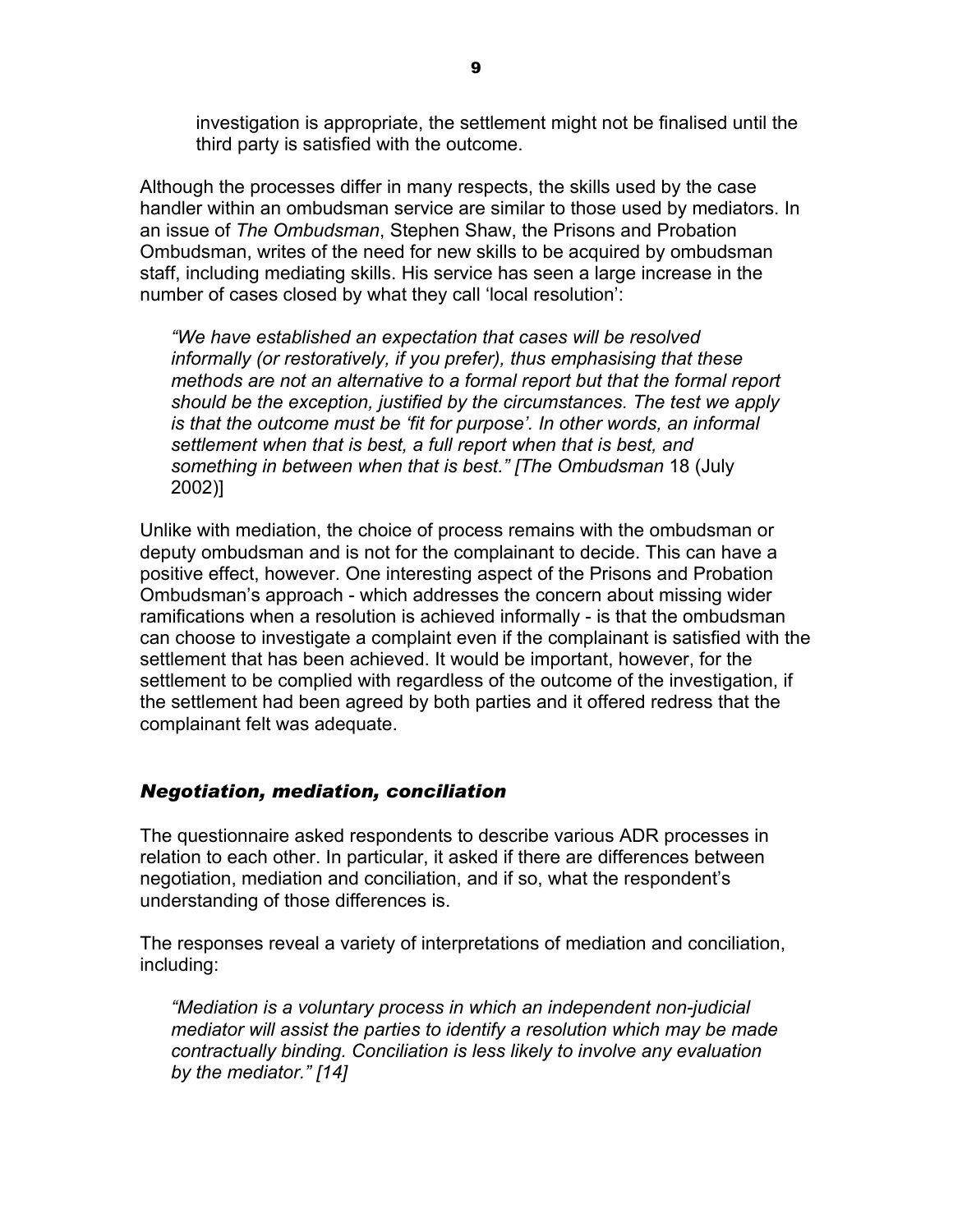This appears to reflect the range of interpretations of 'mediation' and 'conciliation' that exists more widely, and the varied use of terminology.

For example, the leaflet published for complainants by the Office of Estate Agents' Ombudsman contains the following description:

#### *"Mediation and Conciliation*

*The Ombudsman will always consider - and actively promote and support - any opportunities for a mediated settlement with the Estate Agent you have complained about. If the Agent has made you a goodwill offer by way of settlement - which you have rejected - we will consider whether or not that offer does or does not represent appropriate compensation for your complaint."* 

One respondent stated that there is no difference between negotiation, conciliation and mediation [4].

In its newsletter, the Financial Ombudsman Service (FOS) describes the role of mediation within its procedures as follows:

#### *"mediation*

*This means exactly what it says. Typically, a caseworker will receive a complaint where the two parties are still quite a way apart and will then try to bring them together, using the knowledge and experience of how similar cases have been settled in the past.* 

*Often, the underlying issues are not in dispute - the parties are just unable to agree on how the firm can best put matters right. But if the assessment team caseworker can't bring the parties together by acting as a 'go-between', we won't force a settlement. The caseworker may, however, negotiate quite firmly or add a fairly clear recommendation."* 

For the year ended 31 March 2002, the FOS resolved 85% of complaints by mediating and recommending settlements - without needing to use formal ombudsman powers to make binding decisions [source: FOS newsletter].

Some respondents expressed strong views about the unsuitability of mediation and conciliation for complaints that go to an ombudsman. For example:

*"In our context, resolution by mediation or conciliation carries the connotation of admission of guilt by the public body. This is precisely the outcome which public bodies resist particularly where [they have] already rejected the complaint through the internal complaints procedure. They are unsuitable processes where any concession would have to read across to a wider audience." [10]*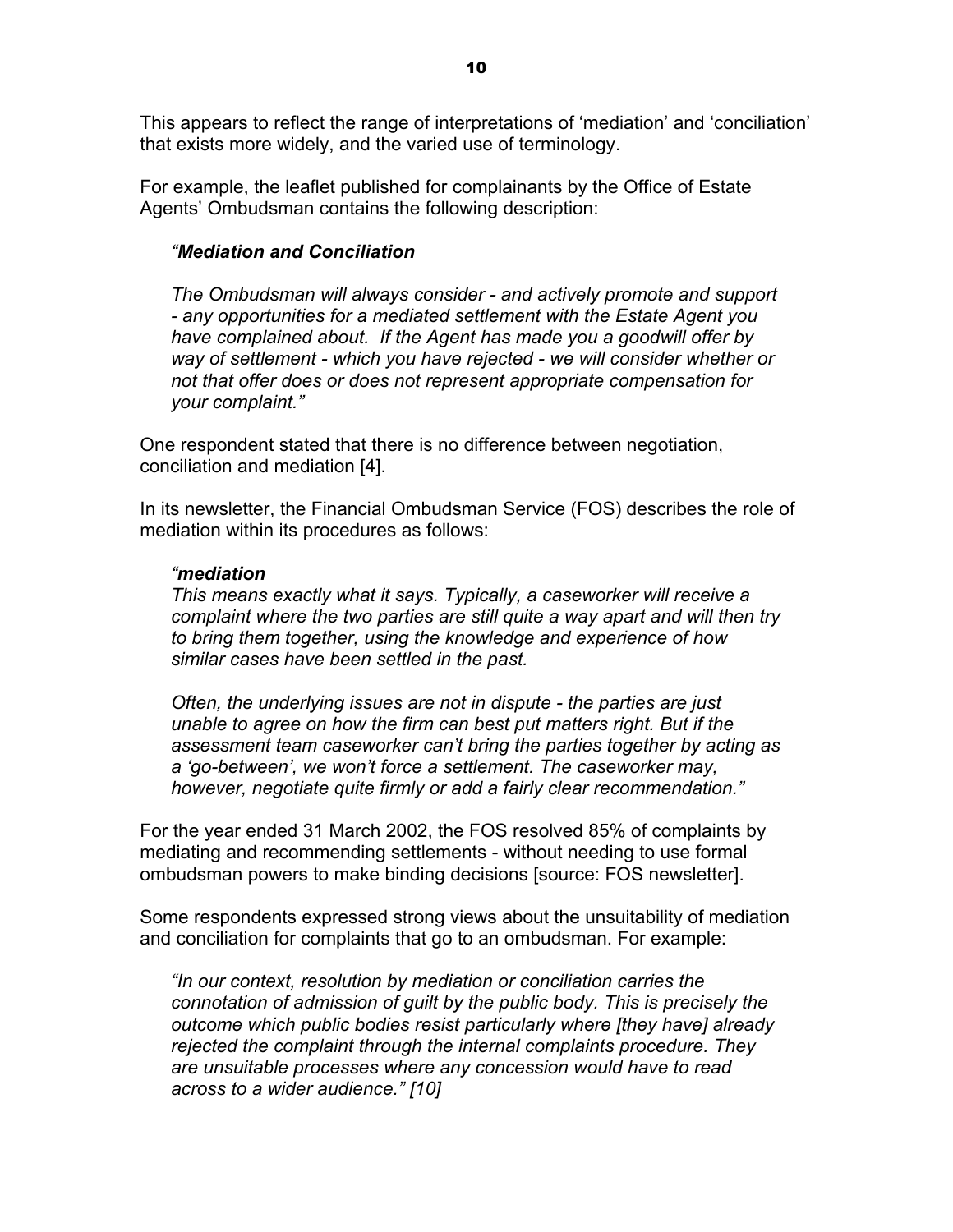#### *Early neutral evaluation*

Respondents were asked about their understanding of early neutral evaluation, a process about which relatively little is known, as indicated by the following response: *"No idea - yet another piece of meaningless jargon" [*1]. In spite of its low profile, 4 respondents indicated that they use it as part in their ombudsman service. The response given in one case indicated a sound familiarity with this process (although the service does not use it):

*"A process by which an independent third party gives an initial view of the likely outcome should the matter go to final decision (usually that of a court). The hope is that the parties will review their positions in light of the view expressed and reach settlement." [14]* 

The Financial Ombudsman Service (who expressed willingness to be identified in their response) uses a form of early assessment that is similar to early neutral evaluation. One difference is that the assessor is part of the body with the authority to make a determination:

*"The objective of one of the casehandling units, known as the assessment unit, is to resolve cases quickly and informally. This involves a quick assessment of a case to establish whether a resolution can be found with minimal communication with either party. … If it is clear that early settlement cannot be achieved or the case involves a number of complex issues, the case is referred to one of the other three units for investigation, adjudication and, if necessary, a formal decision from the ombudsman."* 

The Independent Housing Ombudsman (IHO) (also willing to be identified) uses early neutral evaluation in two ways:

*"First, the advice we give landlords and complainants when they approach us informally or at a very early stage in a complaint; we often let them know whether in our view their claims or counterclaims are likely to result in something substantially different as a result of our formal involvement. (That is, we often suggest answers to questions they pose to us, such as: 'My landlord has offered me £100, should I accept it?' or 'We accept we made an error and want to settle the dispute, how much should we offer in compensation given the Ombudsman's own decisions?') But we also give 'neutral evaluations' as part of our investigation (sometimes in addition to a determination) if we want one of our experts … to let the sides have an opinion on a technical point without the Ombudsman himself adopting that opinion as part of a decision."*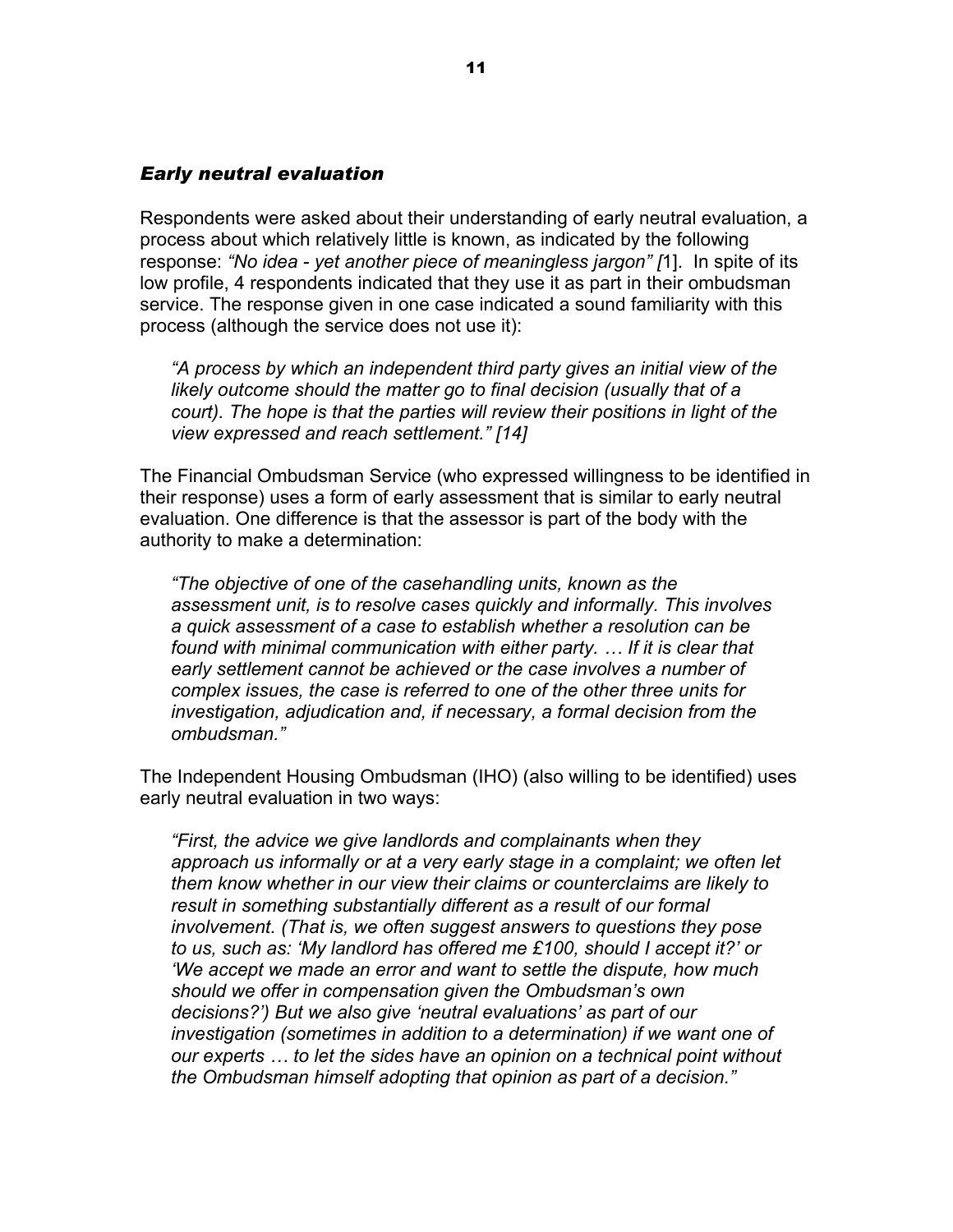### *Arbitration and adjudication*

Respondents were also asked the same question about differences between arbitration and adjudication.

One respondent replied:

*"Arbitration always carries the connotation of 'splitting the difference' irrespective of the (finer) merits of the case. … Adjudication would imply a more measured analysis and 'fair' judgement." [10]* 

Another stated:

*"I see arbitration as a hearing by an independent authority acceptable to both sides. Adjudication can be imposed on one of the parties by an authority they may not have chosen." [4]* 

Only one responding service, the Independent Housing Ombudsman, uses arbitration as one of several methods of resolving complaints.

#### *Other*

One respondent, who explained that his service did not see itself as offering ADR, recognised elements of ADR within its processes:

*"…it may often be the case that our involvement leads to a resolution of a problem which is agreeable [to both parties]. For us that is a very important aspect and we always have an eye to that as a possibility. But we do not formally describe it as either mediation or conciliation, even though the end result may look much the same." [9]* 

This view was echoed in the reply by the Office of the Ombudsman in Ireland:

*"On some rare occasions, when we have already established that there is maladministration we do find ourselves mediating between the public body and the complainant in relation to, for example, the amount of financial redress. However, this approach, when it is used, is a by-product of the examination/investigation process and is usually done in the interests of expediency - i.e. to ensure a settlement which all parties can agree upon."* 

The same view was expressed by the Parliamentary and Health Service Commissioner: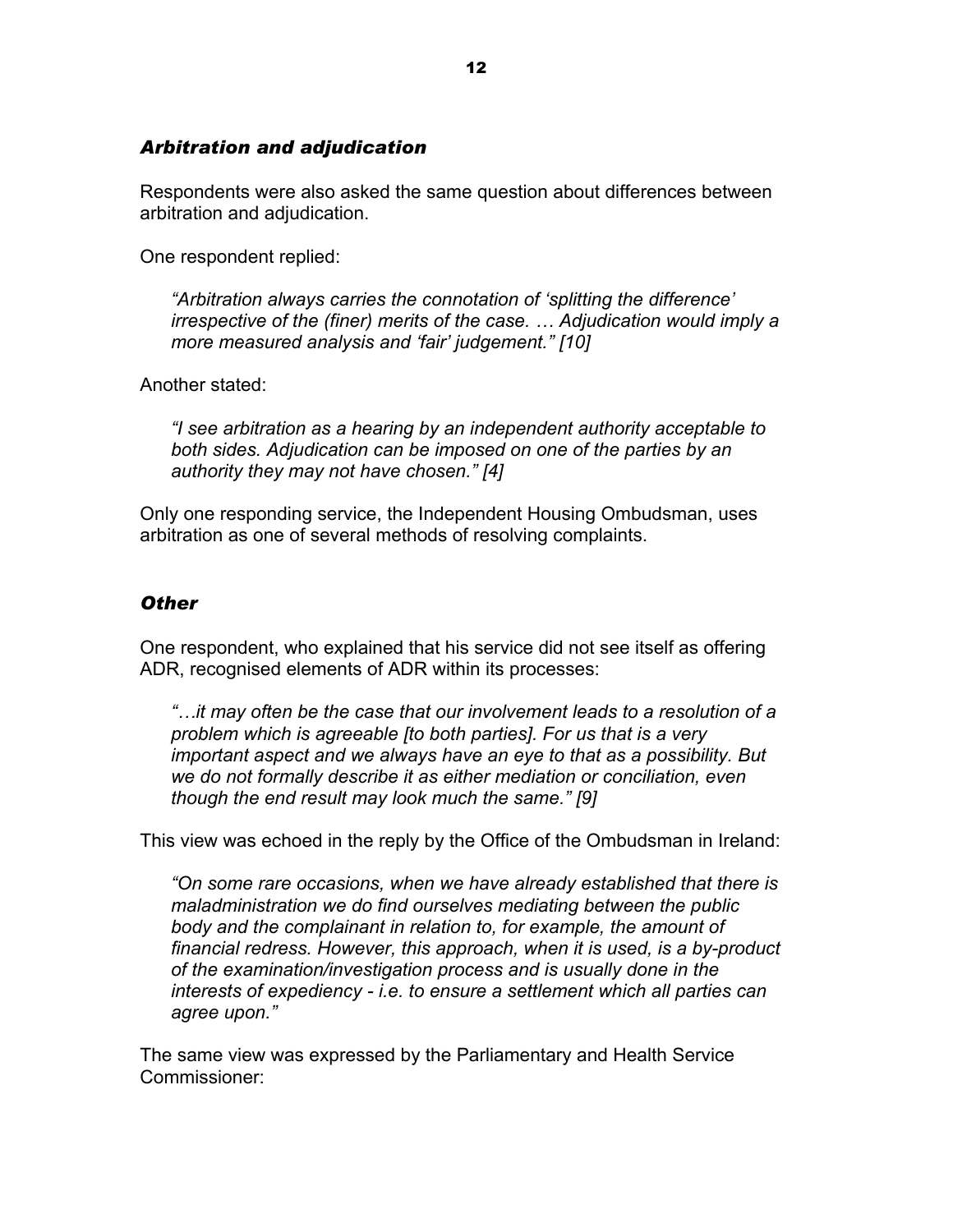*"As an alternative to a full statutory investigation the Ombudsman may endeavour to resolve a complaint by more informal means. Under that arrangement one of the Ombudsman's officers would contact the department, or complainant, or both. They will ask the department to resolve the complaint, or say why that is not possible, and/or provide information on the case within a specified deadline. … When those enquiries have not resulted in a successful resolution, but we consider that the complaint has merit and that we should press the department further, we may decide to proceed to a statutory investigation. …* 

*"This alternative method of resolving a complaint is usually the quickest way of resolving a justified complaint to the complainant's satisfaction. In a wide sense, it might possibly be construed as an alternative dispute resolution method."* 

Two respondents identified that they use prevention as well as resolution techniques. Among the methods used for **preventing disputes** are:

- Holding regular training events and workshops for firms and the advice sector [2]
- Helping consumer advisers to help clients resolve complaints without the need to involve the ombudsman [2]
- Raising awareness of the types of complaint the ombudsman can and cannot handle [2]
- Visiting "firms to sort out misunderstandings and provide feedback where systemic complaints handling issues have been identified" [2]
- Publishing a "monthly newsletter containing details of the ombudsman's latest policy on a range of issues and case studies" [2]
- Providing a technical advice desk to give guidance to firms about how the ombudsman might view a particular type of complaint [2]
- Working with organisations and groups of complainants, "trying to get them to deal with conflict more constructively" [5]
- Supporting ADR used as an option locally before complaints need to be referred to the Ombudsman [5].

Respondents whose services use ADR processes were asked to identify how the processes are described for service users in published information and on the website.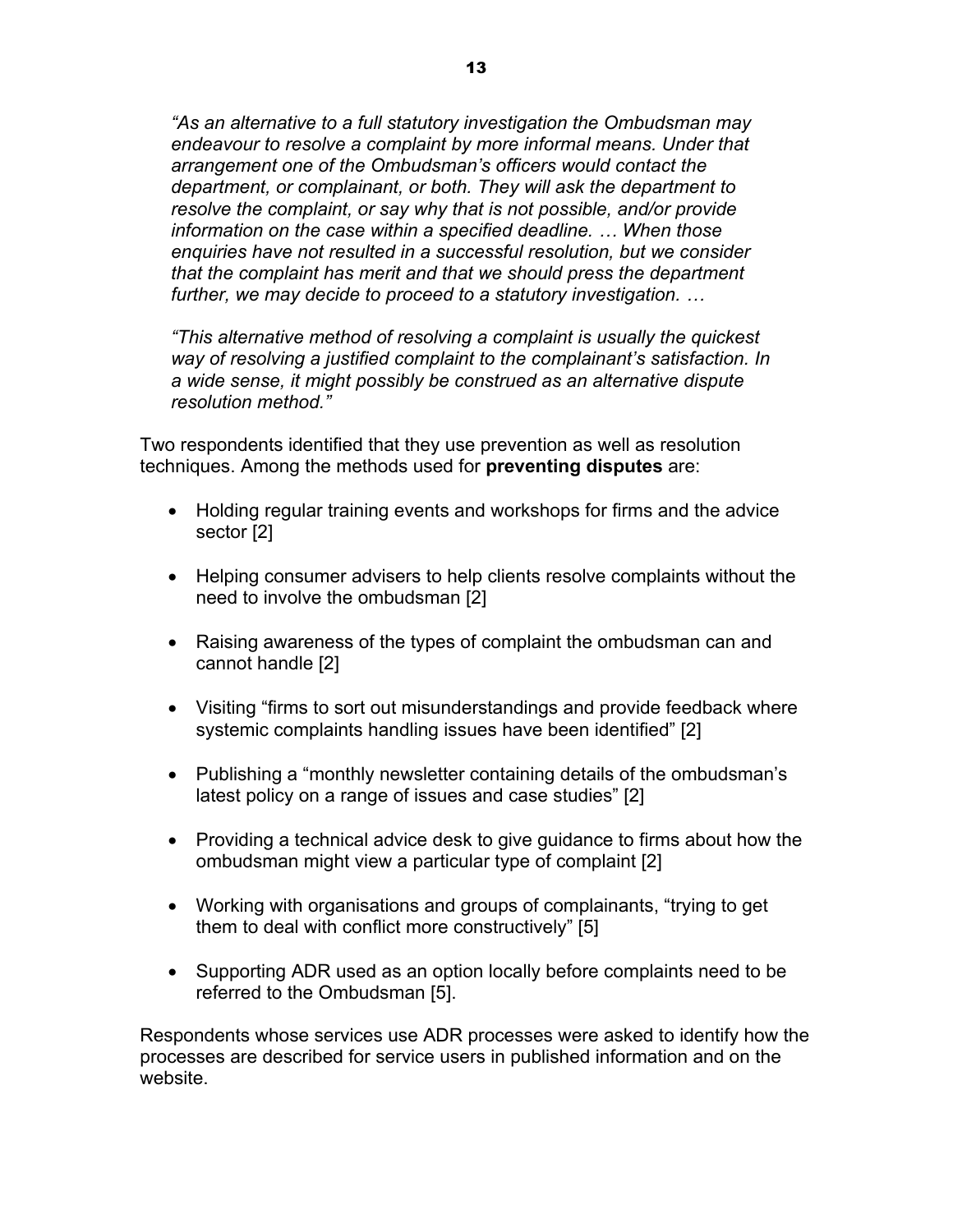| TABLE 2: Are the ADR processes you use described |                                           |  |  |  |
|--------------------------------------------------|-------------------------------------------|--|--|--|
| In published information on case                 | 2, 1, 10, 5, 17, 4, 16                    |  |  |  |
| handling?                                        |                                           |  |  |  |
| In leaflets for complainants?                    | 2, 1, 5, 17, 7, 4, 16                     |  |  |  |
| On the website?                                  | 2, 1, 5, 17, 7, 4, 16                     |  |  |  |
| In other material?                               | 2, 10, 5, 17, 4                           |  |  |  |
| If not described, why not?                       | Comments:                                 |  |  |  |
|                                                  | "Not all of the ADR processes             |  |  |  |
|                                                  | described above are mentioned" "We        |  |  |  |
|                                                  | would refer to the settlement             |  |  |  |
|                                                  | provisions in articles about the Office   |  |  |  |
|                                                  | or in talks." "More detail is intended to |  |  |  |
|                                                  | be given to the parties involved in the   |  |  |  |
|                                                  | process. However the rules of the         |  |  |  |
|                                                  | Ombudsman Scheme have not yet             |  |  |  |
|                                                  | been finally agreed and published."       |  |  |  |
|                                                  | "on audiotape"                            |  |  |  |

A total of 8 respondents replied to this question (see Table 2 below).

Examples of leaflets were sent by two services, both of which are targeted at potential complainants and give basic information about procedures.

**Part 3** focused on who in the organisation carries out ADR processes and what training they have received.

The first question posed in this section was whether ADR is delivered by internal staff or external providers. The vast majority of respondents indicated that ADR is carried out by internal staff. These covered a range of job titles including:

- Consumer consultants
- Consumer advisers
- Complaints officers
- Case officers
- Caseworkers
- Resolution officers
- Adjudicators
- Investigators
- Director of Investigation
- Assistant Ombudsman
- Deputy Ombudsman
- Ombudsmen

In one service, the Independent Housing Ombudsman (IHO), ADR is provided by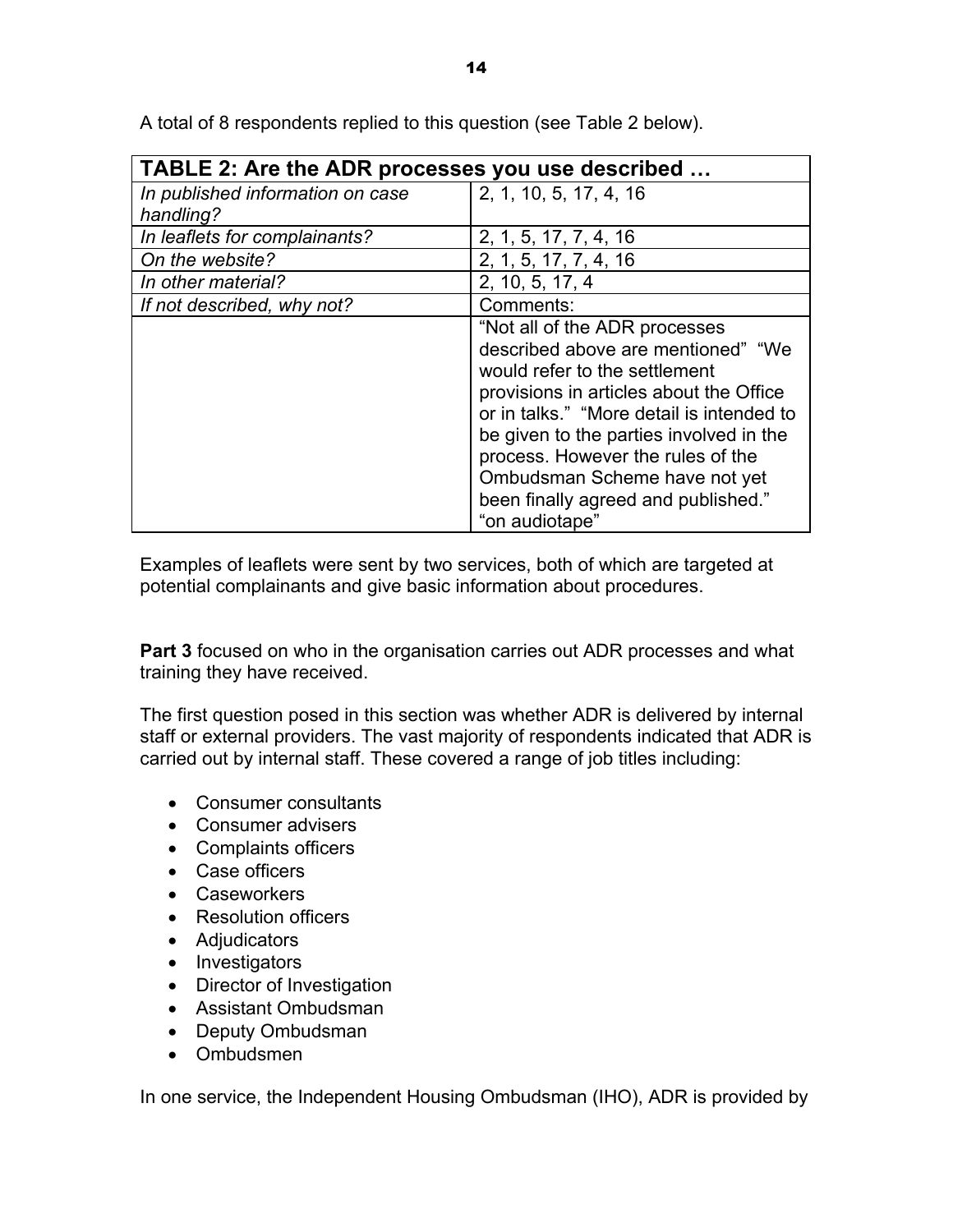a mix of internal staff and external providers. Mediations are provided by the Centre for Effective Dispute Resolution (CEDR) on a case-by-case basis. Conciliation is carried out by senior investigators. Early neutral evaluation is carried out by the Deputy Ombudsman or Senior Investigators. Arbitration is carried out by arbitrators on a panel of members of the Chartered Institute of Arbitrators. Adjudication - in the case of IHO this refers to determinations with a hearing - are carried out by the Ombudsman.

Among all respondents, training provided to staff includes:

- Case-handling/caseworker skills training [2]
- ADR processes
- Counselling courses [7]
- Mediation and arbitration training although these are carried out externally "the training is good for conciliation and generally for dealing with people and disputes." [5]

Other responses to this question included:

*"A person who had no experience of negotiation within the public sector would be most unlikely to be appointed t a senior position." [10]* 

*"It is intended that ADR training will be offered to all staff with any involvement in the Ombudsman Scheme." [7]* 

Respondents were asked, "Who explains these dispute resolution options to the parties?"

- Caseworker [2]
- Initial paperwork [1]
- Evaluation team [5]

Respondents were also asked whether complainants and organisations complained about are given the same information about the dispute resolution options available. Seven respondents indicated positively that both parties receive the same information [1, 2, 4, 5, 7, 16, 17]. No respondent answered this question in the negative, although one respondent did say they had changed the information they provide in the leaflet for complainants so as to not to "raise undue expectations of the result." [10]

In **Part 4**, respondents who use ADR were asked to describe how and when they use ADR and how frequently. In particular, respondents were asked to identify what factors are taken into account when deciding to pursue a resolution thorough ADR.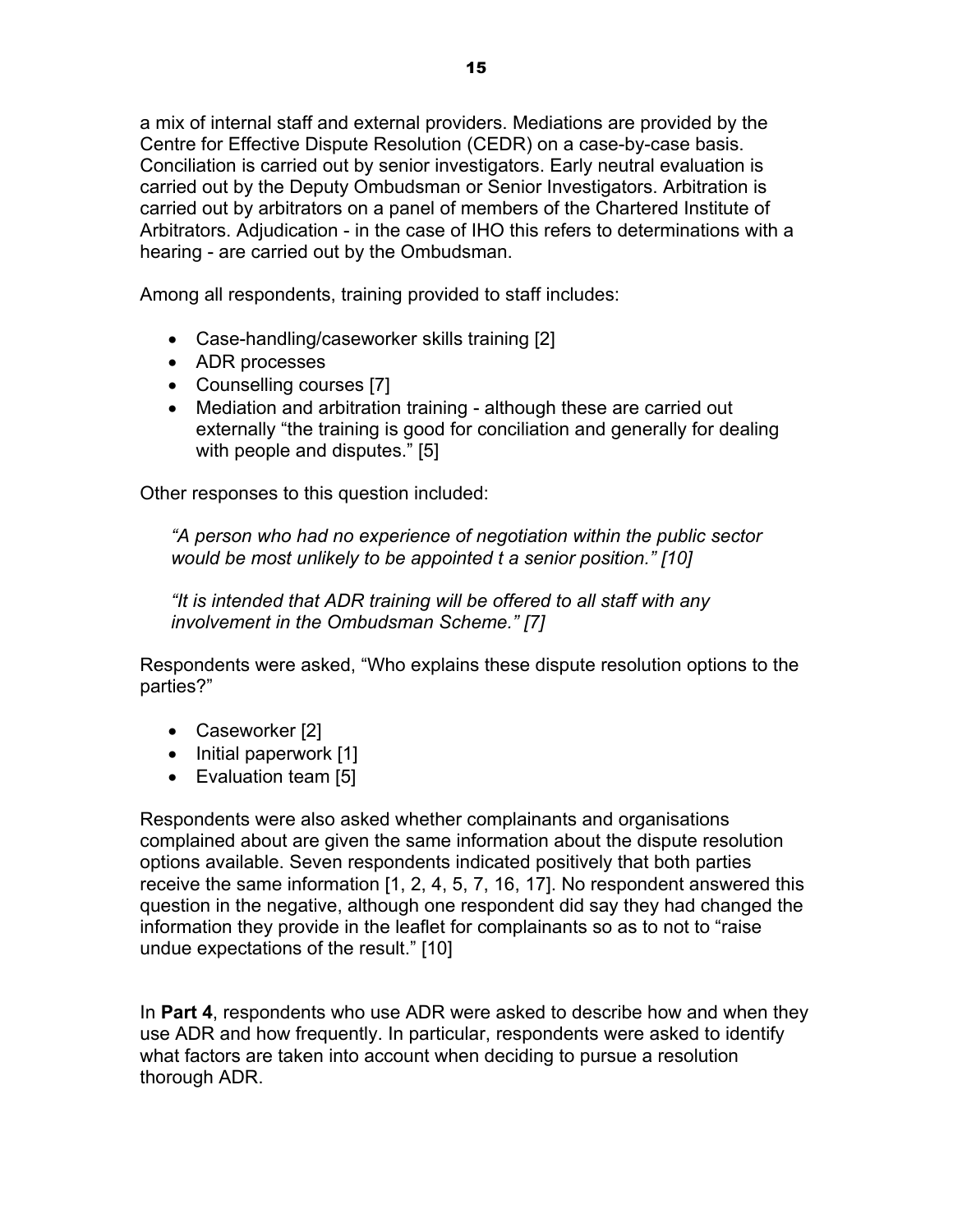*Do you have established criteria for deciding which dispute resolution method to use? If so, what are these?* 

One respondent explained that "informal resolution suitable only for complaints of a less serious nature". [16] Another factor taken into consideration is the age and perceived vulnerability of the complainant - for example, if the complainant were from an ethnic minority. [16]

This respondent explained that in this process, complainants can halt the process of informal resolution at any time and insist on a formal investigation.

The Financial Ombudsman Service (FOS) explained:

*"Each case is assessed on its merits to decide which method to use. Where many complaints are made about the same issue, e.g. mortgage endowments or dual variable mortgage rates, procedures are streamlined to save time and ensure consistency."* 

The parties in FOS complaints do not have any influence over the decision of which process to use; the process used is at the casehandler's discretion.

The Ombudsman for Estate Agents (also willing to be identified in its response) described its criteria as:

- *"1. Simple complaint.*
- *2. Agreement/conciliation resolvable in short period of time.*
- *3. Likelihood of success in short term."*

No other factors are taken into account, and parties do not have any influence over the decision of which process to use.

Another respondent explained:

*"Settlement is not an option which complainant can choose or reject. By law it is a matter for the Ombudsman's discretion. Where the Ombudsman judged a matter of principle or a systemic problem was involved he might decide to conduct a full investigation even though the complainant might be content to have settlement." [10]* 

The Independent Housing Ombudsman (IHO) (willing to be identified in its response) explained:

*"The only criteria are the willingness of the sides to take part and the desirability and potential effectiveness of a given option compared with investigation/determination (which is always our point of reference: the 'classic ombudsman' job). But in some arbitration instances even when a*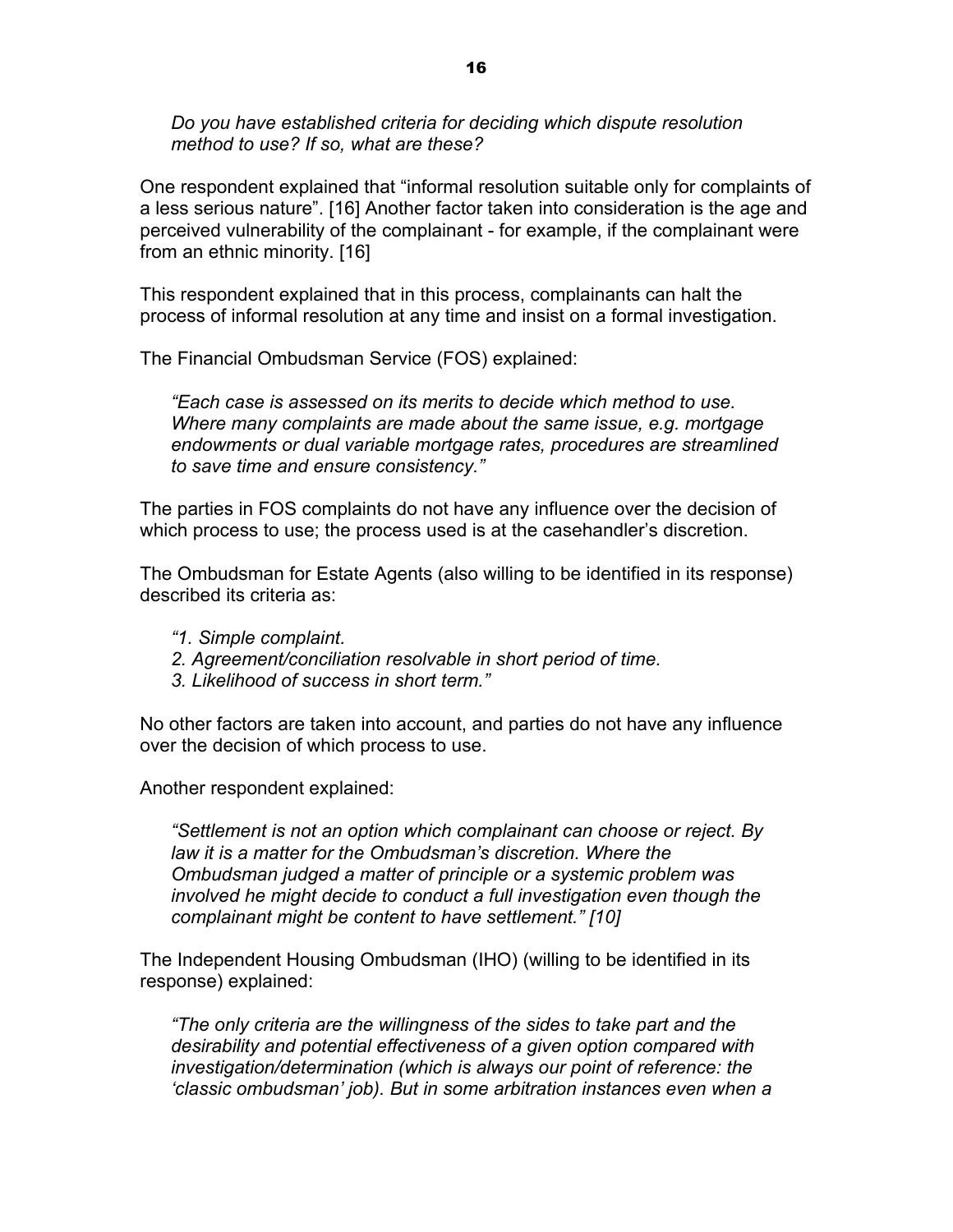*complainant was willing to take part we did not think it fair to get someone to go through the process if we thought s/he was vulnerable or [not] sufficiently articulate."* 

In addition, IHO considers the following:

*"Cost in case of arbitration is taken into account if a dispute is primarily about money and the sum involved out of proportion. … Also, if we believe someone is simply trying to get his/her 'day in court' there is no point sending the dispute to mediation because it is unlikely to provide a final outcome (the process being conciliatory and private)."* 

The parties in IHO complaints have a say in what process is used:

*"We only refer cases to mediation or arbitration with the expressed agreement of both sides and after we are satisfied they understand the implications. However, we also tell them that if they do not accept our offer to use mediation or arbitration the Ombudsman may well decide not to investigate the matter (for this they do not have any influence whatsoever; the decision to accept a case within jurisdiction is entirely, under our rules, for the Ombudsman to make.)"* 

One respondent stated that the factors that are taken into account are time and practicality. The parties do have an influence over the decision of which process to use (although this was not explained). [17]

The Independent Case Examiner (also willing to be identified) explained that although they do not have any established criteria for deciding which method to use, they do take into account "the attitude of the client during the first contact". They also consider "the source of referral. Some cases are taken on with the express purpose of conducting a detailed investigation and report as opposed to resolving a complaint." [4]

Parties to complaints to the Independent Case Examiner do have an influence over the decision of which process to use, although this was not explained.

#### *Motives for using ADR*

Respondents who identified their service as one using ADR were asked what their reasons were for using ADR.

A total of 7 respondents replied, as shown below in Table 3. Because respondents identified more than one answer the total is more than 7.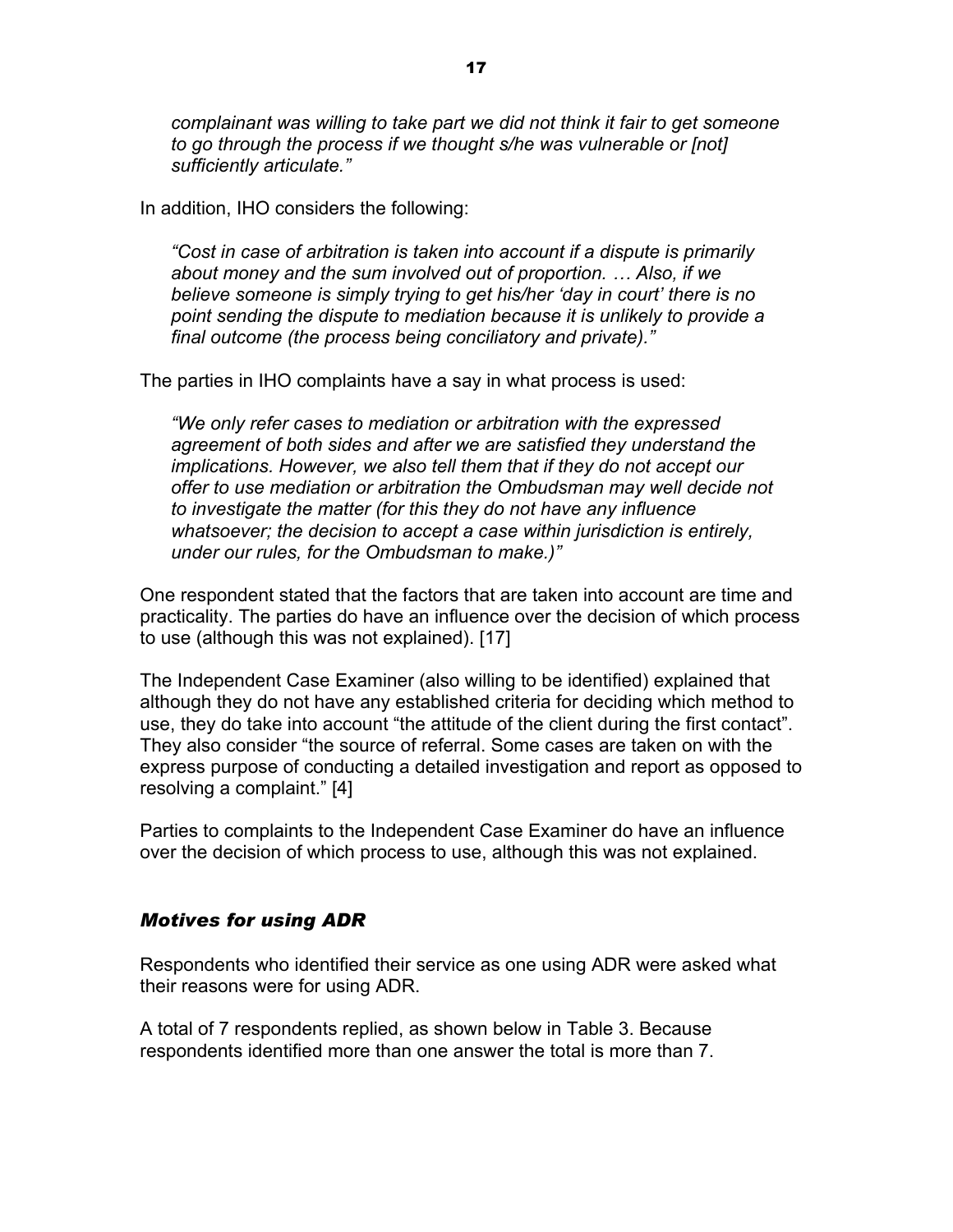| TABLE 3: Do you use ADR for any of the following reasons? |                                         |  |  |  |
|-----------------------------------------------------------|-----------------------------------------|--|--|--|
| Reason                                                    | Number of services                      |  |  |  |
| To save money?                                            | 5                                       |  |  |  |
| To save time?                                             | 6                                       |  |  |  |
| To offer a range of services?                             | 5                                       |  |  |  |
| Other reasons (please specify)                            | 4:                                      |  |  |  |
|                                                           | • To help resolve at the earliest stage |  |  |  |
|                                                           | • To release resources                  |  |  |  |
|                                                           | • Appropriateness                       |  |  |  |
|                                                           | • Legislative requirements              |  |  |  |

As stated earlier, most ombudsmen services have limited resources and have more complaints coming in than they can reasonably expect to put through the investigation procedure. As a result, the pressure to work more efficiently, and to process complaints more quickly, cannot be discounted A prevalent response from services is a view that was reflected in the newsletter produced by the Banking section of the Financial Ombudsman Service (FOS):

*"Our role is to resolve as many cases as we can, just as soon as we can, only passing on for an ombudsman's decision those cases that cannot be resolved in any other way."* 

One public-sector ombudsman stated that he believed mediation or conciliation would be unsuitable when the complaint has already been rejected by the internal complaints procedure and when any resulting 'concession' would have to read across to a wider audience [10]. This reveals a not uncommon perception that mediation exposes an admission of guilt and is worth trying only when the organisation is aware it has made a mistake.

## *Number of cases dealt with through ADR*

A total of 9 respondents provided figures for the number of cases dealt with by an ADR method annually. Because of the great range in size of services, they were asked to provide a percentage of total complaints. The responses are shown in Table 4.

| <b>TABLE 4: What percentage of total</b> |                    |  |  |  |
|------------------------------------------|--------------------|--|--|--|
| complaints annually are dealt with using |                    |  |  |  |
| an ADR process?                          |                    |  |  |  |
| Percentage of cases annually             | Number of services |  |  |  |
| $1 - 10%$                                | 3                  |  |  |  |
| 20-25%                                   | 3                  |  |  |  |
| 67%                                      | ◀                  |  |  |  |
| 100%                                     | າ                  |  |  |  |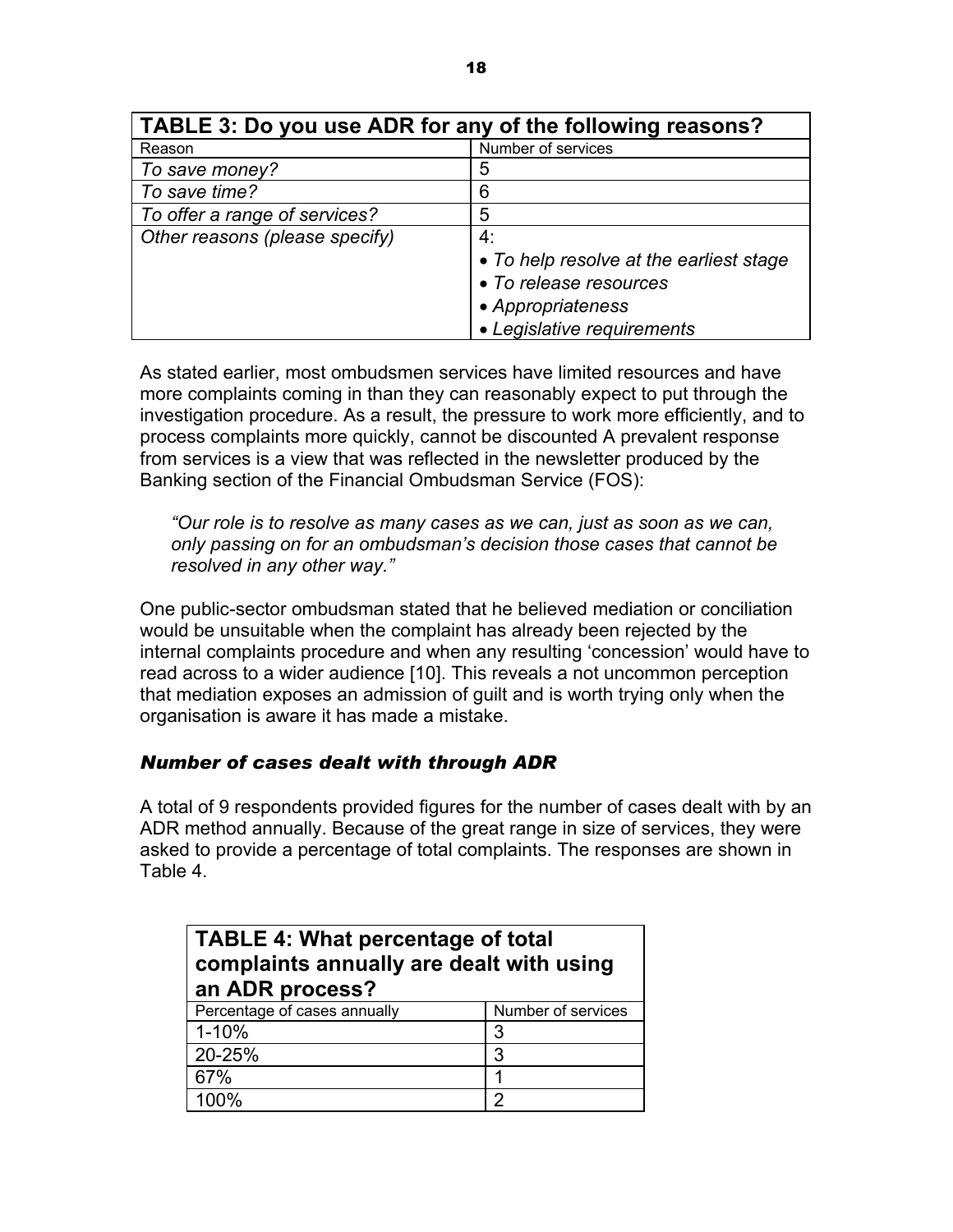More detail was provided in some responses. Based on its latest figures, the Independent Housing Ombudsman (IHO) resolved 30 cases through mediation (compared with 250 investigations). It used arbitration in 2 cases.

IHO also further explained the percentages it provided in its response:

*"Including conciliation, mediation and arbitration (excluding neutral evaluation), up to 20% of cases within jurisdiction (the remaining 80% being investigations). However, conciliation may well have a bigger impact if we take into account cases which are not within our jurisdiction fully but for which we still offer assistance when we can. We do quite a lot of work with all the complaints made to us, even with premature ones (2000 in total); the ones in which we intervene formally (investigation or ADR) are a small percentage."* 

Respondents were asked about the number of cases that are dropped after ADR has been initiated, and the number that proceed to investigation. IHO explained its procedure:

*"When a mediation is not successful, we always investigate (even when we say we may not at the time we offer mediation to the parties, or otherwise we feel they may not try their best knowing that there is a fallback position by coming back to us). After arbitration, of course, we never touch the case again regardless of the outcome."* 

In **Part 5**, respondents were asked if their service has any plans to introduce ADR processes, and if there is anything else they would like to add.

Among the comments received were clarifications of the limitations on the service, such as this comment:

 *"We plan to introduce an earlier look at a complaint - as soon as it becomes a case - in order to deal with the 'quick and easy' complaints first." [1]* 

*"At the present time we operate a very unstructured form of conciliation as a means of trying to resolve disputes where possible without the need of embarking on a long and detailed investigation of the issues." [6]* 

*"[We hope] to have mediation introduced as an ADR option in the resolution of complaints…". [16]*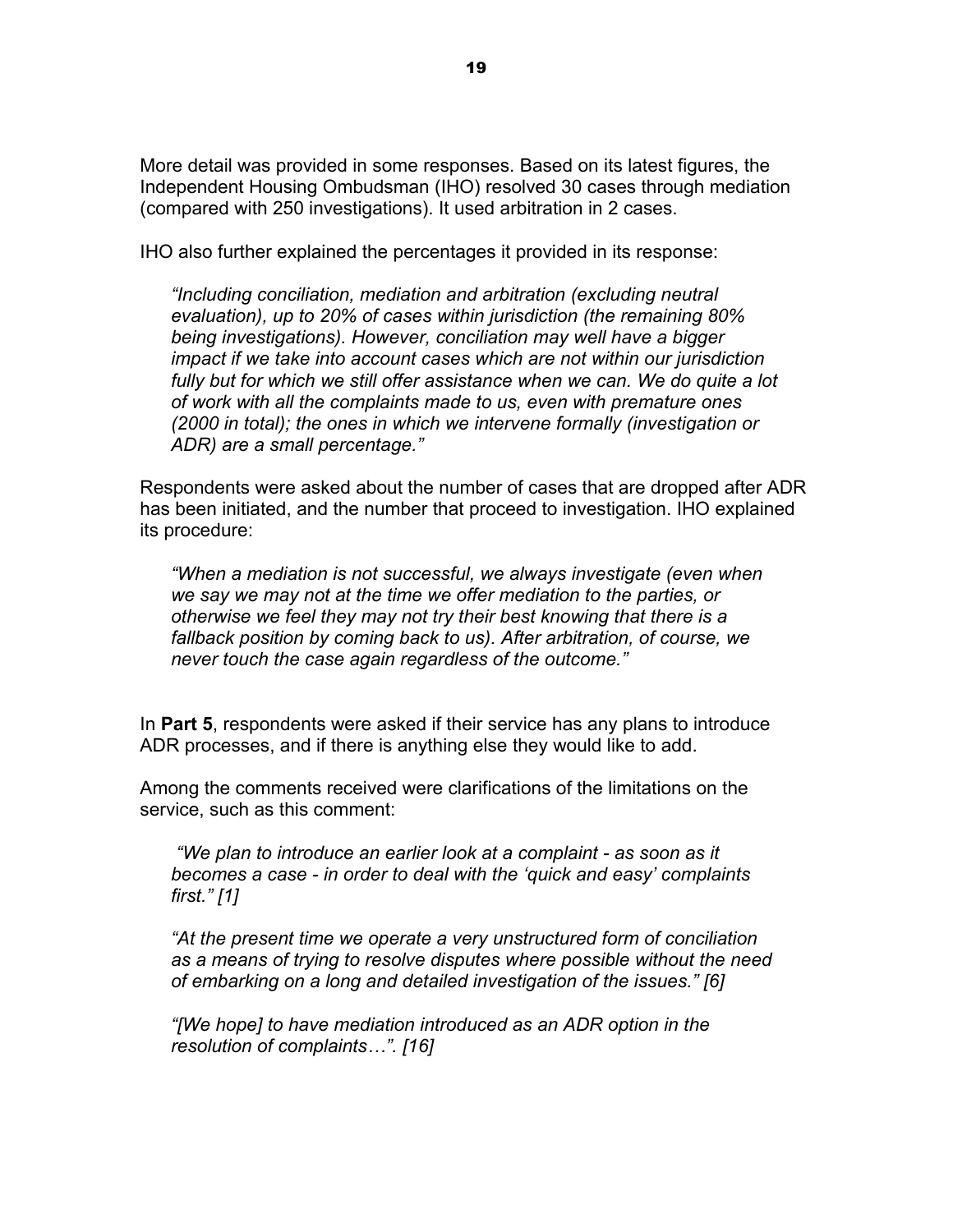## 7. THE SEMINAR

On 8 November 2002, BIOA's Managers' Group held a training seminar in central London. Chaired by John Flood, Professor of Law and Sociology at the University of Westminster, the seminar focused on two topics: Dealing with the Media, and Alternative (Appropriate) Dispute Resolution, or ADR.

The ADR session was led by a team of three presenters comprising the author, Margaret Doyle, ADR consultant; Val Reid, Policy and Development Officer (ADR) at Advice Services Alliance; and Mike Biles, Ombudsman, Independent Housing Ombudsman Service. After the presentations on ADR, the audience was divided into two groups and given questions for discussion. Each group was allowed time to discuss the questions, and the small group's responses were each fed back to the whole audience and captured on flipcharts. These were later distributed to all participants.

Among the discussion questions asked at the seminar were:

*Should ombudsmen be offering other forms of ADR?* 

*Is the primary role of ombudsmen: resolution of individual disputes? good practice in complaints handling within a particular sector?* 

*Should there be a standard approach to ADR among ombudsmen?* 

*Is the answer different for public-sector ombudsmen than for those in the private sector?* 

*What factors about a complaint or a complainant might argue in favour or against use of other ADR processes?* 

*How can we ensure that good practice issues are not hidden by using mediation - or that systemic problems are not overlooked?* 

### *The way forward*

The responses produced at the seminar - along with the responses to the discussion questions posed in this paper - will contribute to the development of advice and, if appropriate, good practice guidelines.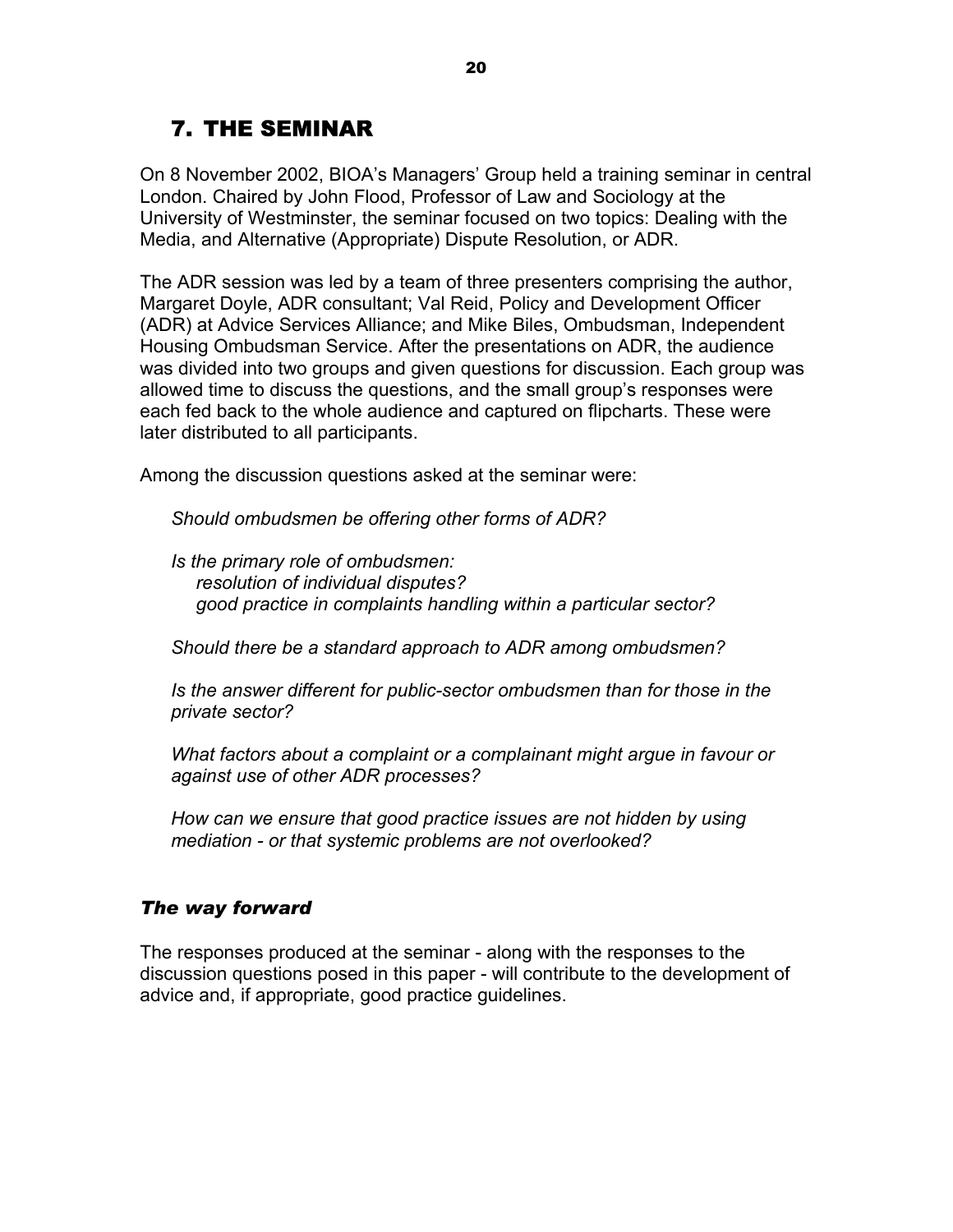## 8. DISCUSSION QUESTIONS

Responses are sought from ombudsmen services and other interested organisations and individuals to the following discussion questions:

*1. What are the key factors that define the following dispute resolution options?* 

- *negotiation*
- *informal resolution*
- *conciliation*
- *mediation*
- *full investigation*

*2. What criteria should be used by ombudsmen (including caseworkers) when deciding which dispute resolution option is appropriate?* 

*3. Who contributes to that decision? Do parties? Who has the final say?* 

*4. How can ombudsmen ensure that using ADR will not hide systemic problems?* 

*5. How should ombudsmen monitor and evaluate parties' views about the dispute resolution method used (both complainants and representatives of organisations complained about)? How can they use this information to review the procedures they use?* 

*6. Would good practice guidelines on ombudsmen's use of ADR be welcomed? If so, what should they cover?* 

All responses should be sent to Margaret Doyle either by email at margaret@domar.co.uk <mailto:margaret@domar.co.uk> or by post to 113 Dawes Road, London SW6 7DU by **12 September 2003**.

Thank you for your willingness to respond. Responses will contribute to the development of advice on good practice in the use of ADR by ombudsmen.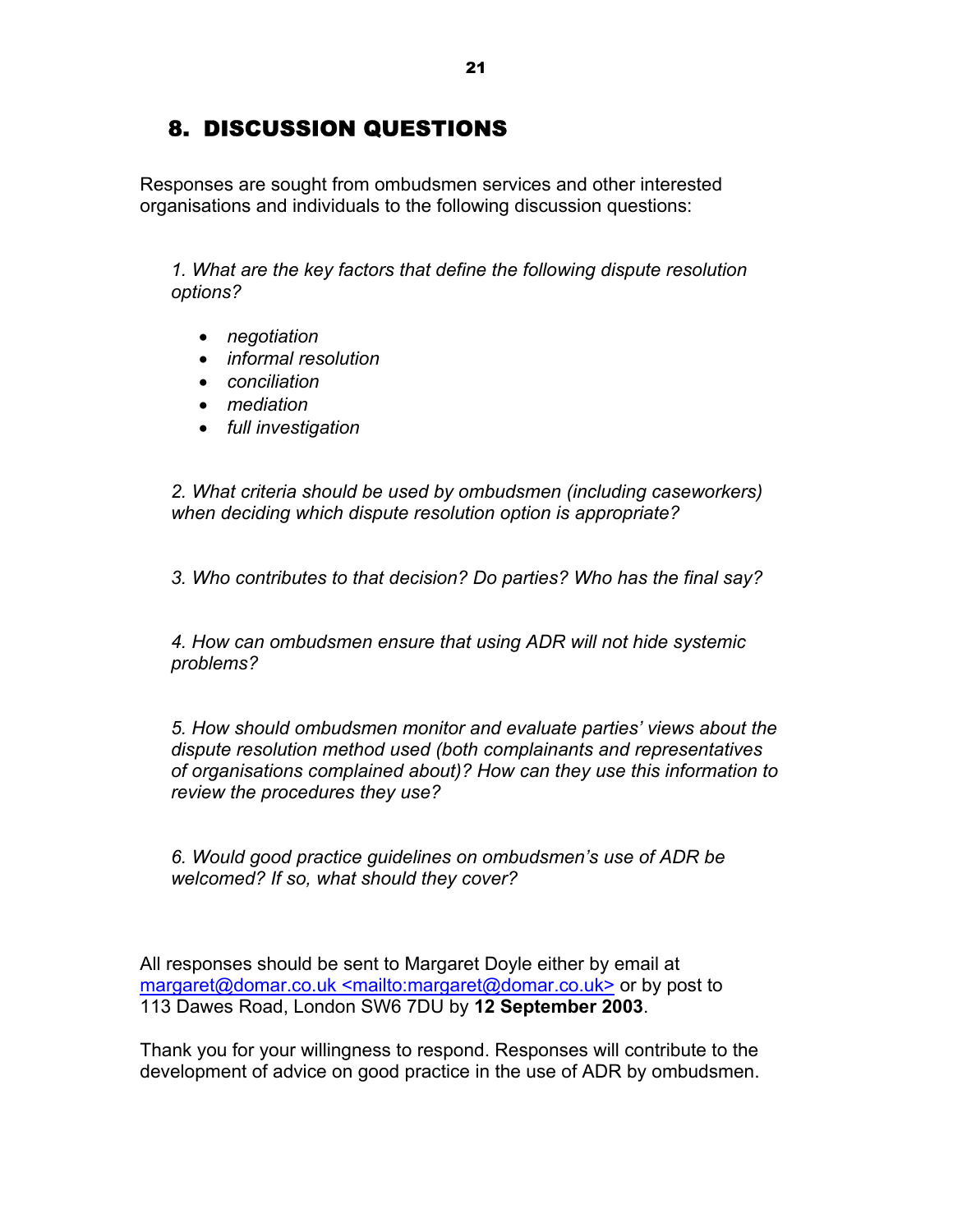# **APPENDIX 1: The questionnaire**

## **PART 1: WHO ARE YOU?**

*NOTE: It would be helpful to have the name of the ombudsman service you work with and your contact details. We understand the need to treat the information you give us confidentially. If you would like for your entire reply (other than name of service) to be kept anonymous, please provide the details and indicate that you do not want this information revealed. That way we can contact you confidentially if we have any questions about your responses.* 

NAME AND POSITION OF PERSON COMPLETING THE QUESTIONNAIRE:

CONTACT DETAILS:

Tel:

Email:

NAME OF OMBUDSMAN SERVICE:

DO YOU WANT YOUR REPLY TO REMAIN ANONYMOUS?

YES NO

## **PART 2: DOES YOUR SCHEME USE ADR?**

DOES YOUR SERVICE OFFER ANY OF THE FOLLOWING (please put YES next to all that apply):

*NEGOTIATION:* 

*MEDIATION:* 

*CONCILIATION:* 

*EARLY NEUTRAL EVALUATION:* 

*ARBITRATION:* 

*ADJUDICATION:* 

*OTHER ADR PROCESS (please specify):*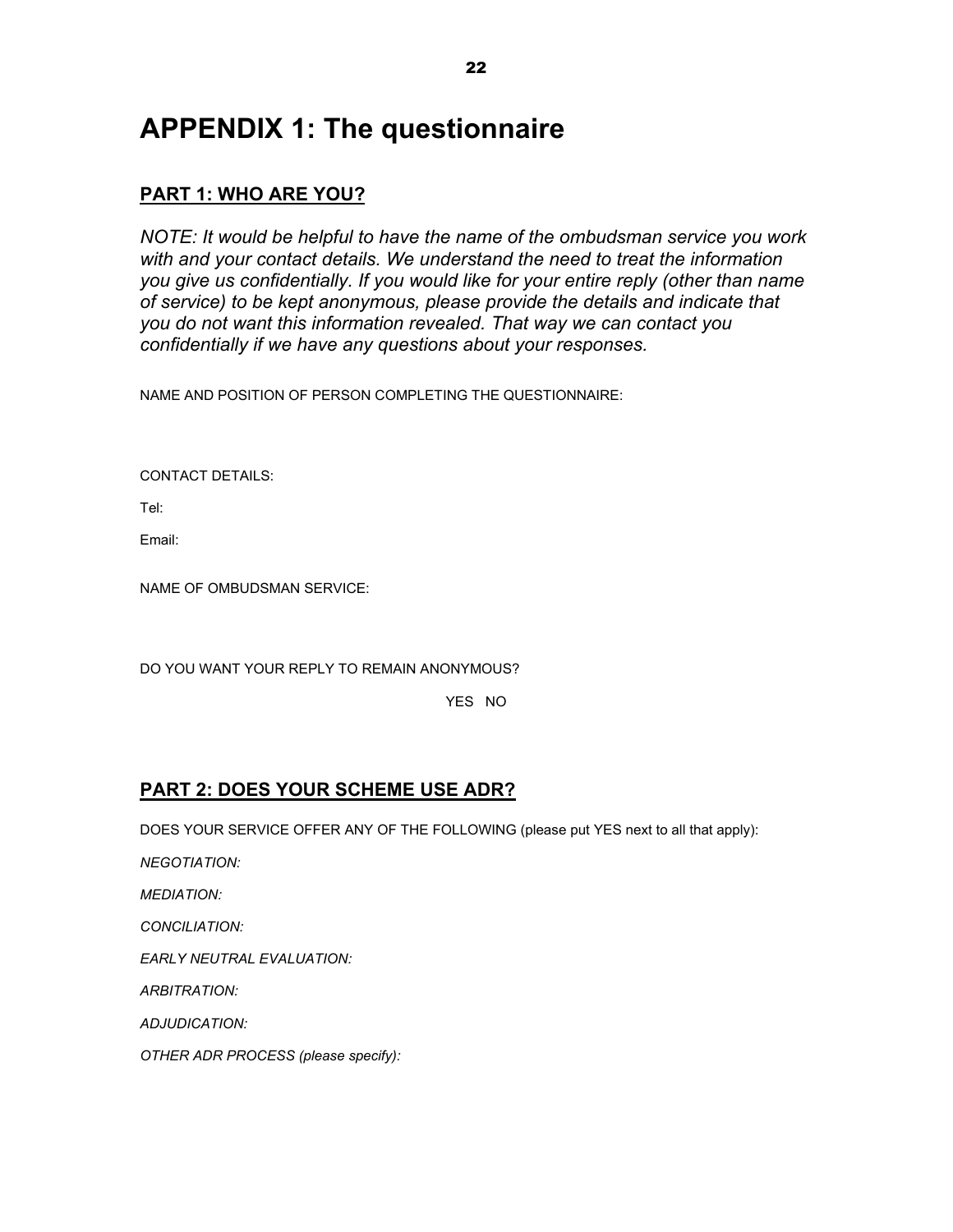ARE THERE DIFFERENCES BETWEEN NEGOTIATION, MEDIATION AND CONCILIATION, AND IF SO, WHAT IS YOUR UNDERSTANDING OF THOSE DIFFERENCES?

ARE THERE DIFFERENCES BETWEEN ARBITRATION AND ADJUDICATION, AND IF SO, WHAT IS YOUR UNDERSTANDING OF THOSE DIFFERENCES?

#### *NOTE: IF YOU DON'T USE ANY OF THE PROCESSES ABOVE OR ANY FORM OF ADR, PLEASE INDICATE HERE AND GO TO PART 5 BELOW.*

ARE THE ADR PROCESSES YOU USE DESCRIBED (please put YES next to all that apply):

*IN PUBLISHED INFORMATION ON CASE-HANDLING?* 

*IN LEAFLETS FOR COMPLAINANTS?* 

*ON THE WEBSITE?* 

*IN OTHER MATERIAL?* 

*IF NOT DESCRIBED, WHY NOT?* 

### **PART 3: WHO DOES WHAT?**

DOES YOUR SERVICE USE INTERNAL STAFF OR EXTERNAL PROVIDERS TO DELIVER ADR?

WHO CARRIES OUT (please put the JOB TITLE OF INTERNAL STAFF or NAME OF ADR PROVIDER next to all that apply):

*MEDIATION?* 

*CONCILIATION?* 

*EARLY NEUTRAL EVALUATION?* 

*ARBITRATION?* 

*ADJUDICATION?* 

IF INTERNAL STAFF DELIVER ADR, WHAT TRAINING HAVE THEY UNDERGONE FOR THIS PURPOSE?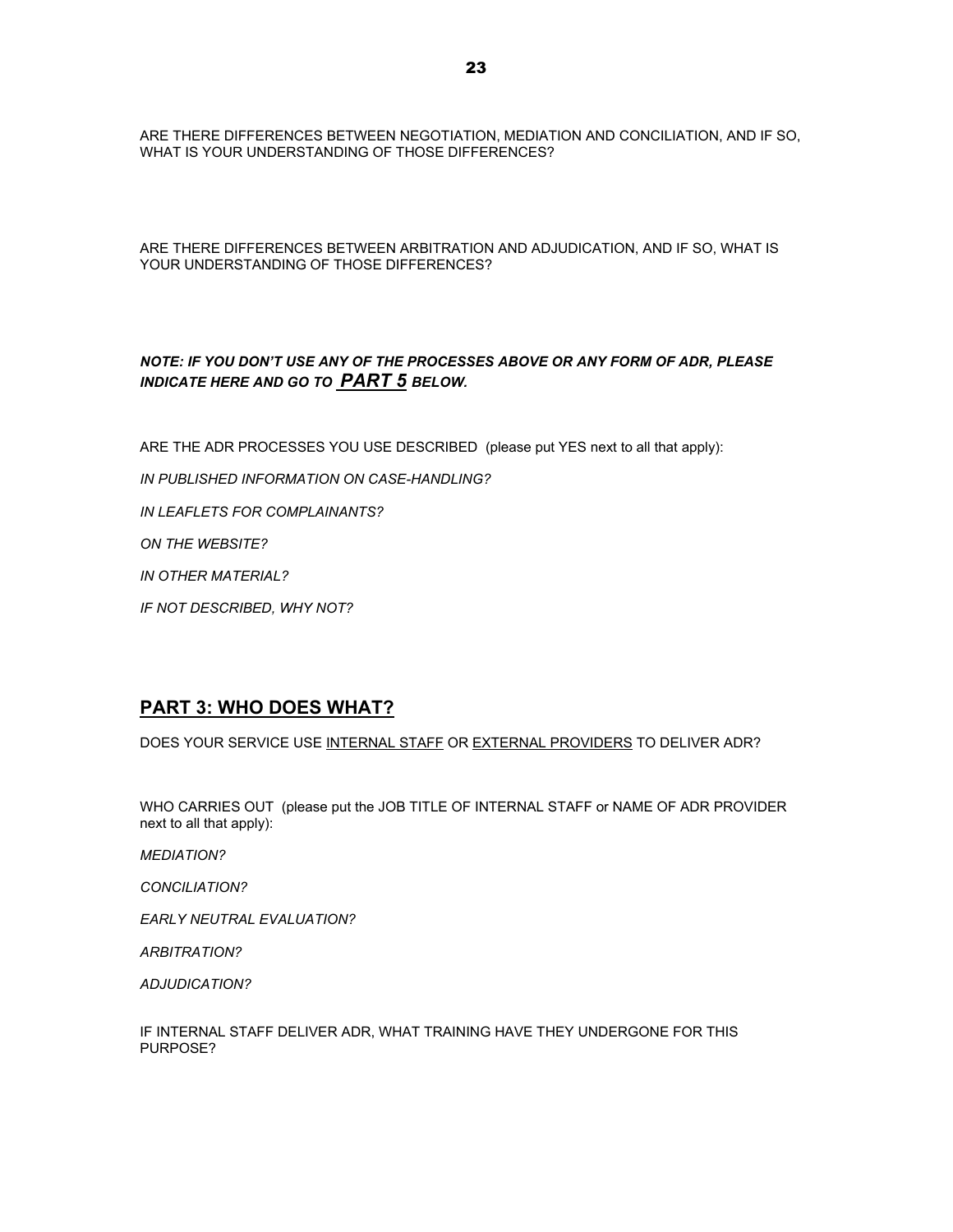WHO EXPLAINS THESE DISPUTE RESOLUTION OPTIONS TO COMPLAINANTS AND THE ORGANISATIONS COMPLAINED ABOUT?

ARE COMPLAINANTS AND THE ORGANISATIONS COMPLAINED ABOUT GIVEN THE SAME INFORMATION ABOUT DISPUTE RESOLUTION OPTIONS? (If not, please explain.)

WHAT TRAINING HAVE OTHER MEMBERS OF STAFF (e.g. reception/enquiry staff, case handlers) HAD IN ADR PROCESSES?

IF YOU USE AN EXTERNAL ADR PROVIDER, WHO IS IT AND WHAT ARE THE COSTS?

#### **PART 4: WHEN DO YOU USE ADR AND WITH WHAT RESULTS?**

DO YOU USE ADR FOR ANY OF THE FOLLOWING REASONS (please put YES next to all that apply):

*TO SAVE MONEY?* 

*TO SAVE TIME?* 

*TO OFFER A RANGE OF SERVICES?* 

*OTHER REASON/S? (please specify)* 

DO YOU HAVE ESTABLISHED CRITERIA FOR DECIDING WHICH DISPUTE RESOLUTION METHOD TO USE? IF SO, WHAT ARE THESE?

WHAT OTHER FACTORS ARE TAKEN INTO ACCOUNT?

DO THE PARTIES HAVE ANY INFLUENCE OVER THE DECISION OF WHICH PROCESS TO USE?

HOW MANY COMPLAINTS ANNUALLY ARE DEALT WITH USING AN ADR PROCESS? (IF DIFFERENT PROCESSES ARE USED, PLEASE SPECIFY.)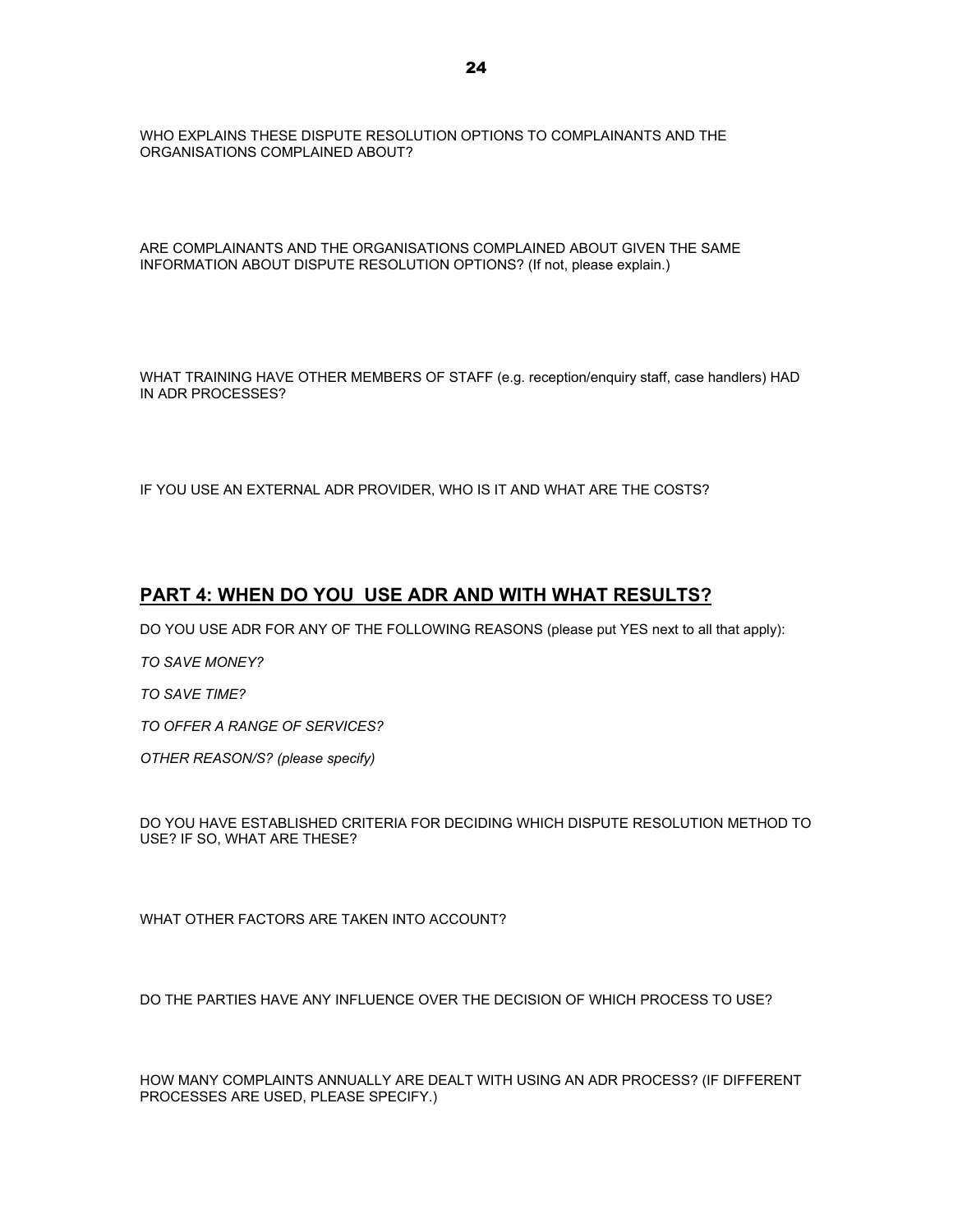WHAT PERCENTAGE OF TOTAL COMPLAINTS DOES THIS REPRESENT?

IF POSSIBLE, PLEASE DESCRIBE HOW MANY COMPLAINTS ANNUALLY:

*ARE RESOLVED USING AN ADR PROCESS?* 

*ARE DROPPED AFTER ADR HAS BEEN INITIATED?* 

*PROCEED TO INVESTIGATION?* 

(IF DIFFERENT PROCESSES ARE USED, PLEASE SPECIFY.)

### **PART 5: CONCLUSION**

DOES YOUR SERVICE HAVE ANY PLANS TO INTRODUCE ADR PROCESSES? IF SO, PLEASE DESCRIBE.

IS THERE ANYTHING ELSE YOU WOULD LIKE TO ADD IN RELATION TO YOUR OMBUDSMAN SERVICE'S USE OF ADR?

IF POSSIBLE, PLEASE ATTACH A COPY OF THE CASEWORK PROCEDURES FOR YOUR SERVICE.

*Thank you for completing and returning this questionnaire!*